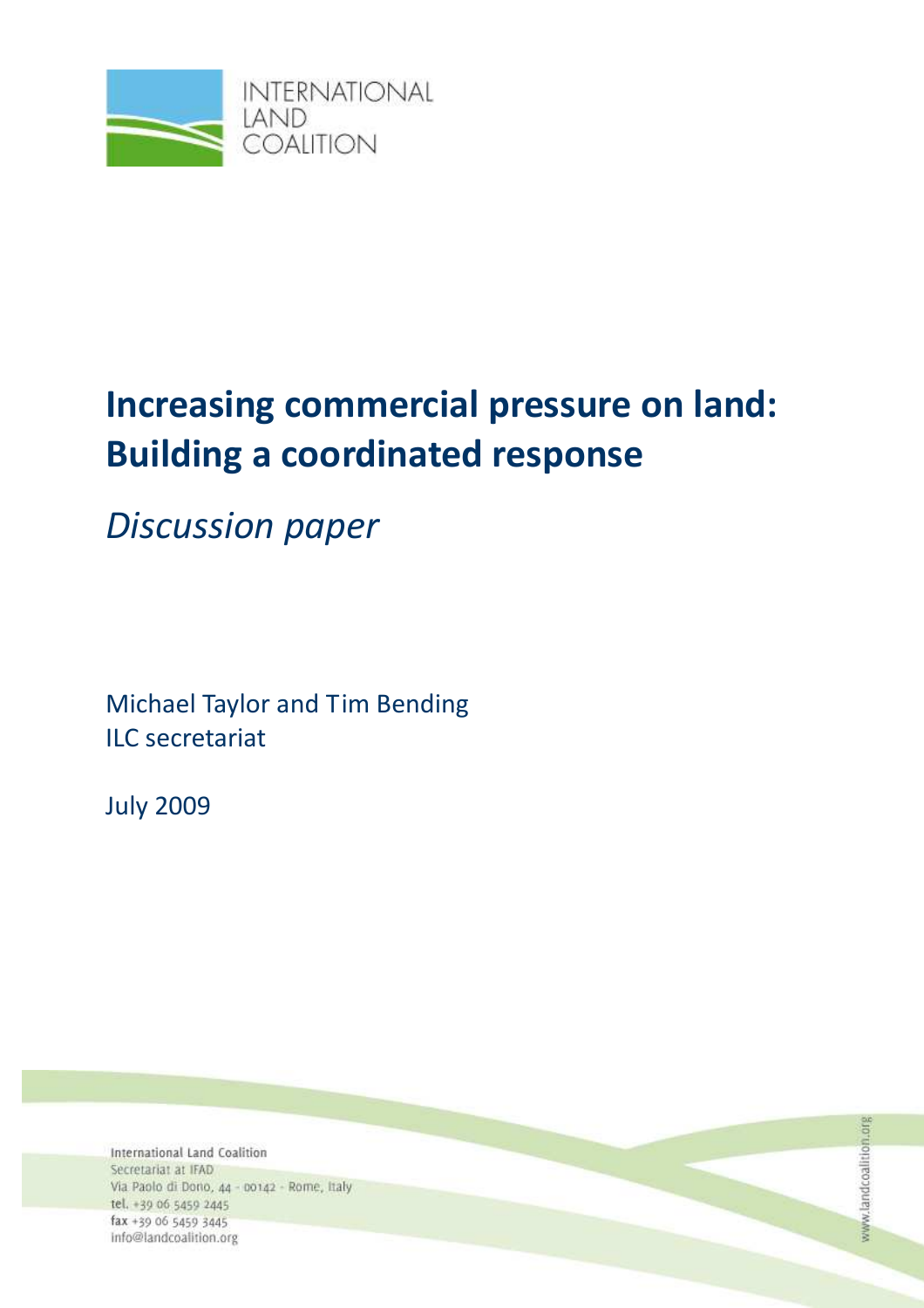# List of acronyms

| African Development Bank                                                                                |
|---------------------------------------------------------------------------------------------------------|
| Association pour l'Amélioration de la Gouvernance de la Terre, de l'Eau et des<br>Ressources naturelles |
| African Union                                                                                           |
| Centro Peruano de Estudios Sociales                                                                     |
| Centre de Coopération Internationale en Recherche pour le Développement                                 |
| Commission on Sustainable Development                                                                   |
| Deutsche Welthungerhilfe                                                                                |
| Food and Agriculture Organisation                                                                       |
| Foreign Direct Investment                                                                               |
| <b>FoodFirst Information and Action Network</b>                                                         |
| Gesellschaft für Technische Zusammenarbeit                                                              |
| International Assessment of Agricultural Knowledge, Science and Technology<br>for Development           |
| International Fund for Agricultural Development                                                         |
| International Finance Corporation                                                                       |
| International Food Policy Research Institute                                                            |
| International Institute for Environment and Development                                                 |
| International Institute for Sustainable Development                                                     |
| International Land Coalition                                                                            |
| Multilateral Investment Guarantee Agency                                                                |
| Organisation for Economic Co-operation and Development                                                  |
| Organization of the Petroleum Exporting Countries                                                       |
| Poverty Reduction Strategy Paper                                                                        |
| Reducing Emissions from Deforestation and Degradation                                                   |
| Réseau des Organisations Paysannes et de Producteurs de l'Afrique de l'Ouest                            |
| <b>Rights and Resources Initiative</b>                                                                  |
| Sudanese People's Liberation Army                                                                       |
| United Nations Covenant on Civil and Political Rights                                                   |
| United Nations Economic Commission for Africa                                                           |
|                                                                                                         |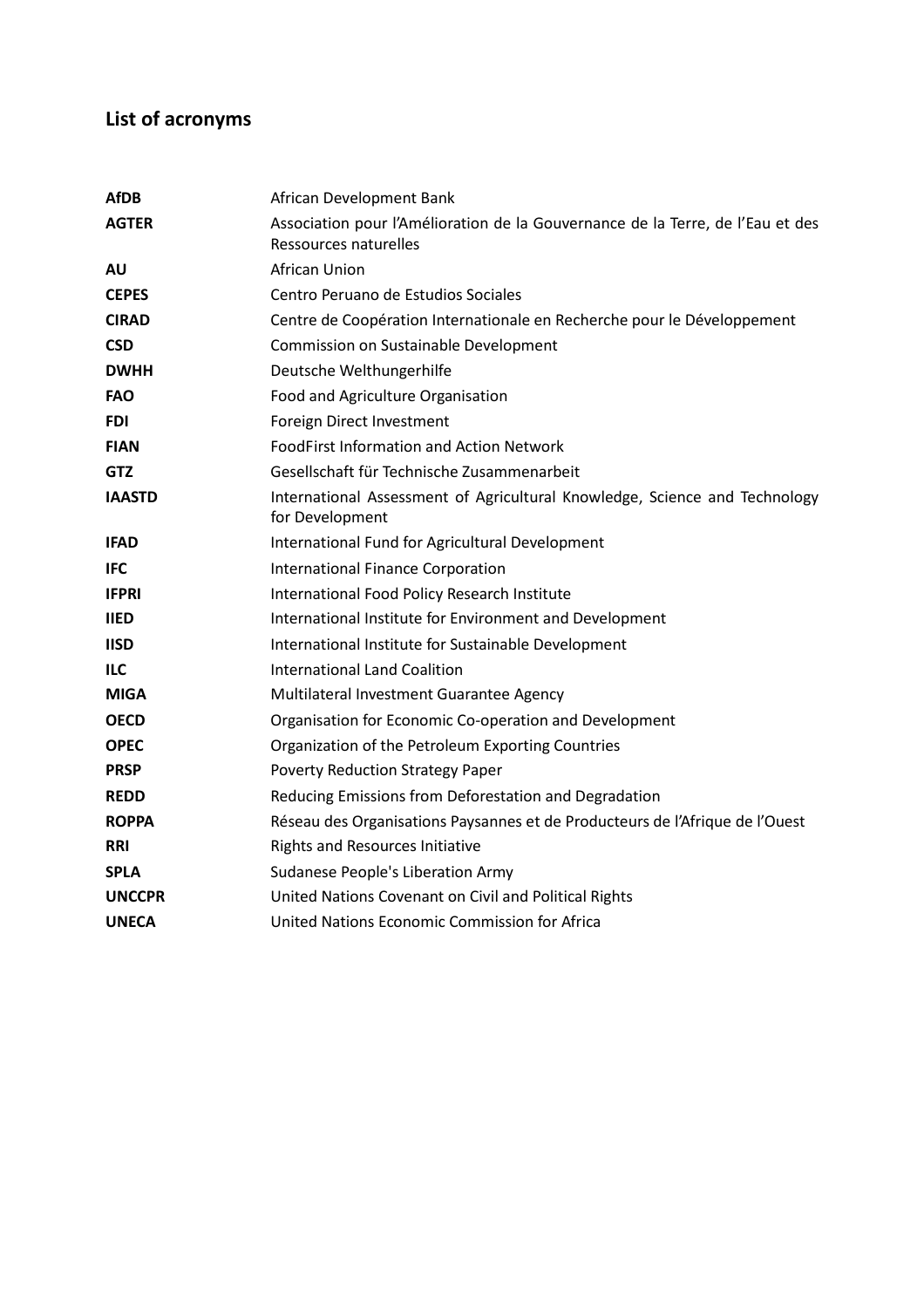# Increasing commercial pressure on land: building a coordinated response

#### Introduction

The food price crisis of 2007-2008 brought to public attention a wave of large-scale acquisitions of land in developing and transition countries by foreign investors. The predominant investors in these deals have been governments and government-backed institutions; the dominant rationale to secure national food and energy supplies. The food price spike in 2007-2008 is said to have been a "wake-up call" for many food importing, capital-rich countries, provoking attempts by such countries to circumvent the open world market and to secure dedicated sources of imports.<sup>1</sup> At the same time, there are reports that farmland ownership is increasingly being seen as a vehicle for investment by agribusiness, and also by the financial industry.<sup>2</sup>

Investment in farmland for offshore food production (often in food insecure countries) is one face of a much wider trend of increasing demand for land for not only food, but also fuel, fibre, tourism, mining and ecosystem services such as carbon sequestration. Expected long-term trends in all of these sectors are promoting investor interest in land that was previously marginal to economic interest, driving rising land prices globally. Increasing competition over such land between investors, local communities and others carries high risks of conflict, as the recent clashes over resource concessions in indigenous territories in Peru have demonstrated.

Investors interested in exploiting the commercial potential of land and natural resources are more and more coming into direct competition with local populations, for whom such resources are a critical source of livelihoods. The current wave of large-scale land acquisitions is seen as posing both threats and opportunities. It is suggested that they pose a threat to the land rights of the poor, particularly to customary and common-property rights-holders; to the food security of the host countries; and to the environment. Alternatively, these acquisitions may be seen as bringing investment into a sector and into regions that badly need it, perhaps helping to achieve poverty reduction and development goals, and to meet the world's food needs.

The global rush for land has prompted renewed attention at a global scale on questions of rights to land and natural resources and their place in efforts to overcome hunger and poverty. This attention is welcomed by many members of the International Land Coalition (ILC), who formed the coalition in 1995 at a time when land issues had to a large extent fallen off the development agenda, despite the ongoing – and largely invisible - struggles of millions of poor women and men over rights to land. The challenge is to build an adequate response to large-scale transnational investments in land, whilst not losing sight of the everyday struggles of millions of poor land users, in the face of a wide variety of pressures, to retain secure access to land and to the natural resources on which their livelihoods depend.

Since 2007, when members decided that ILC's engagement in the  $16<sup>th</sup>$  and  $17<sup>th</sup>$  sessions of the Commission on Sustainable Development (2008-9) should focus on the implications of rising commercial pressures on land, ILC's members have increasingly expressed their concern that such pressures threaten to accelerate the displacement of poor land users, and that the manner in which many investments are taking place is likely to exclude poor land users from taking advantage of possible opportunities. At ILC's global assembly in Kathmandu in April 2009, members and partners

<sup>1 &</sup>quot;Cornering foreign fields", The Economist, May  $21<sup>st</sup>$ , 2009.

<sup>2</sup> O'Keefe, B. "Betting the farm", Fortune/CNN, June 10, 2009. http://money.cnn.com/2009/06/08/retirement/betting the farm.fortune/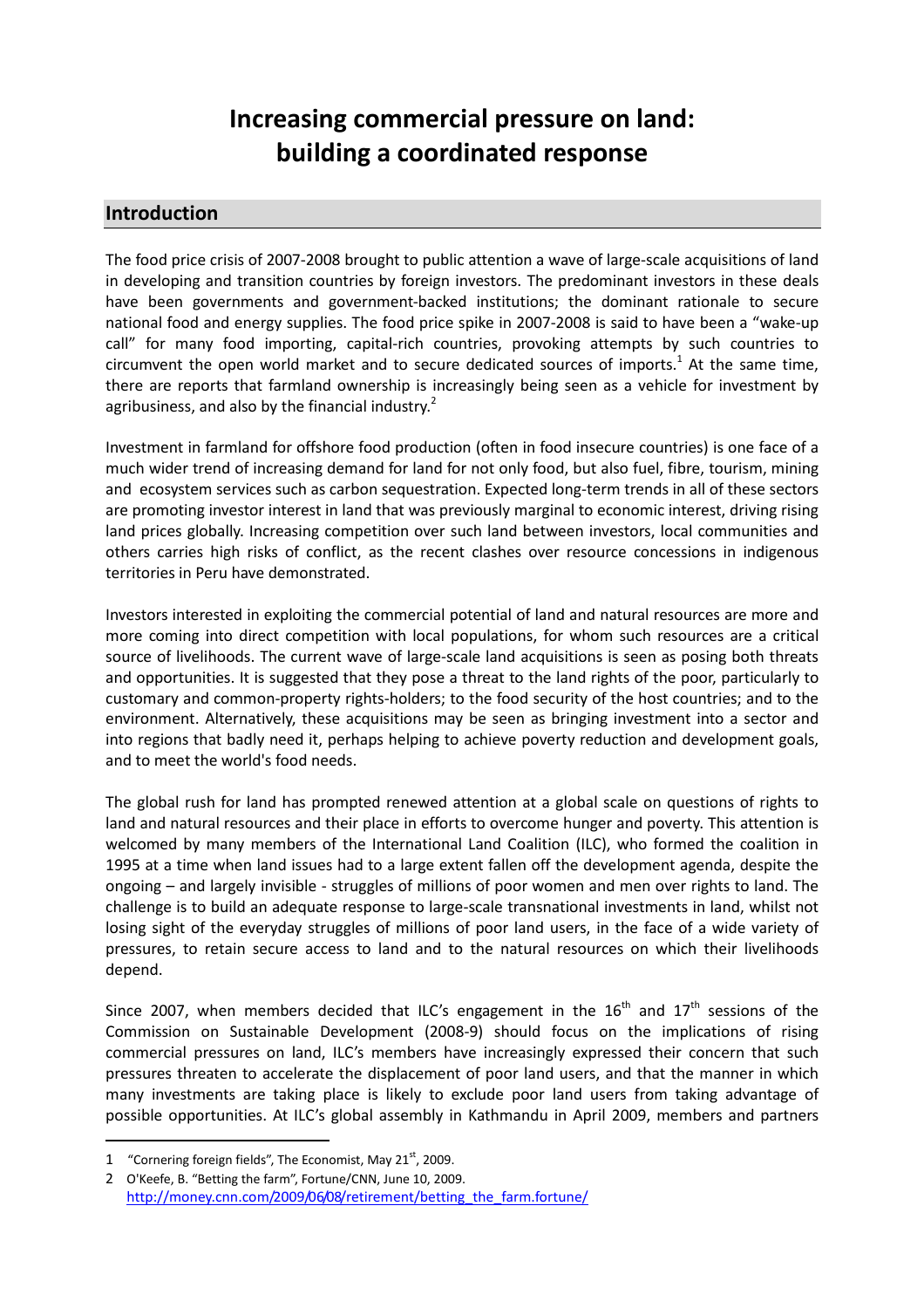declared that:

'Land is becoming an increasingly globalised commodity, fuelled by rising demand for food and agrofuels, for minerals, for tourism, and for ecosystem services including carbon sequestration. Resource-poor land users are facing increased competition for land with other land users, national elites and global investors. We call for urgent action to ensure transparency and disclosure in large-scale land transactions by governments and corporations. There should be full consultation of all stakeholders, particularly local land-users, in such transactions'. $^3$ 

This paper takes stock of current understandings of, and responses to, commercial pressures on land by organisations within and beyond ILC's membership. It outlines key current initiatives to engage with the phenomenon; comments on recent trends in land transactions; discusses ten myths that are commonly associated with 'land grabbing'; outlines key emerging concerns that responses to the phenomenon should address; and puts forward some key considerations and questions for building a coordinated response.

#### Current initiatives

The recent rise in commercial pressures on land has prompted the involvement of a wide variety of organisations concerned with rural development, including farmer's organisations and social movements such as ROPPA and La Via Campesina, International Financial Institutions such as the World Bank and IFAD, the UN system including FAO and the Special Rapporteur on the Right to Food, research organisations such as IFPRI, CIRAD, AGTER, and IIED, academic institutions such as the Universities of Utrecht, Groningen and St Johns, trade policy organisations such as IISD and 3D, advocacy organisations such as FIAN and GRAIN, donors including most members of the Global Donor Platform,<sup>4</sup> and civil society organisations including DWHH, Oxfam-Novib and a wide variety of organisations in countries where processes of land concentration are taking place. Political parties in a number of investor countries, including USA and Germany, have also attempted to introduce motions to regulate transnational investment in land.<sup>5</sup>

Specific initiatives relating to commercial pressures on land include:

- 1. Tracking of land-based investments
	- GRAIN's recently re-launched website **www.farmlandgrab.org**, which documents over 180 reports of land-related investments for food production.
	- ILC's blog www.landcoalition.org/cpl-blog, which documents reports on wider landrelated investments, categorised by keywords.
- 2. Desk-based research papers
	- IIED/FAO study on the 'Biofuels Boom and Poor People's Access to Land', released in June 2008 to coincide with the High-Level Conference on World Food Security.
	- AGTER/ILC conceptual framework for commercial pressures on land, released in April 2009.
	- Global study on Commercial Pressures on Land, being undertaken by over twenty members and partners of ILC, with both desk-based and empirical components, due to be

<sup>3</sup> http://www.landcoalition.org/

<sup>4</sup> Transnational investments in land are to be the focus of a seminar on 14<sup>th</sup> July by the Global Donor Platform

<sup>5</sup> In June 2009 a motion was introduced to the 16<sup>th</sup> electoral term of the Bundestag by the Greens Parliamentary Group on Strengthening land rights – preventing land grabbing in developing countries. The motion was defeated. Similar issues are being introduced by congress members in USA into debates on the Global Food Security Act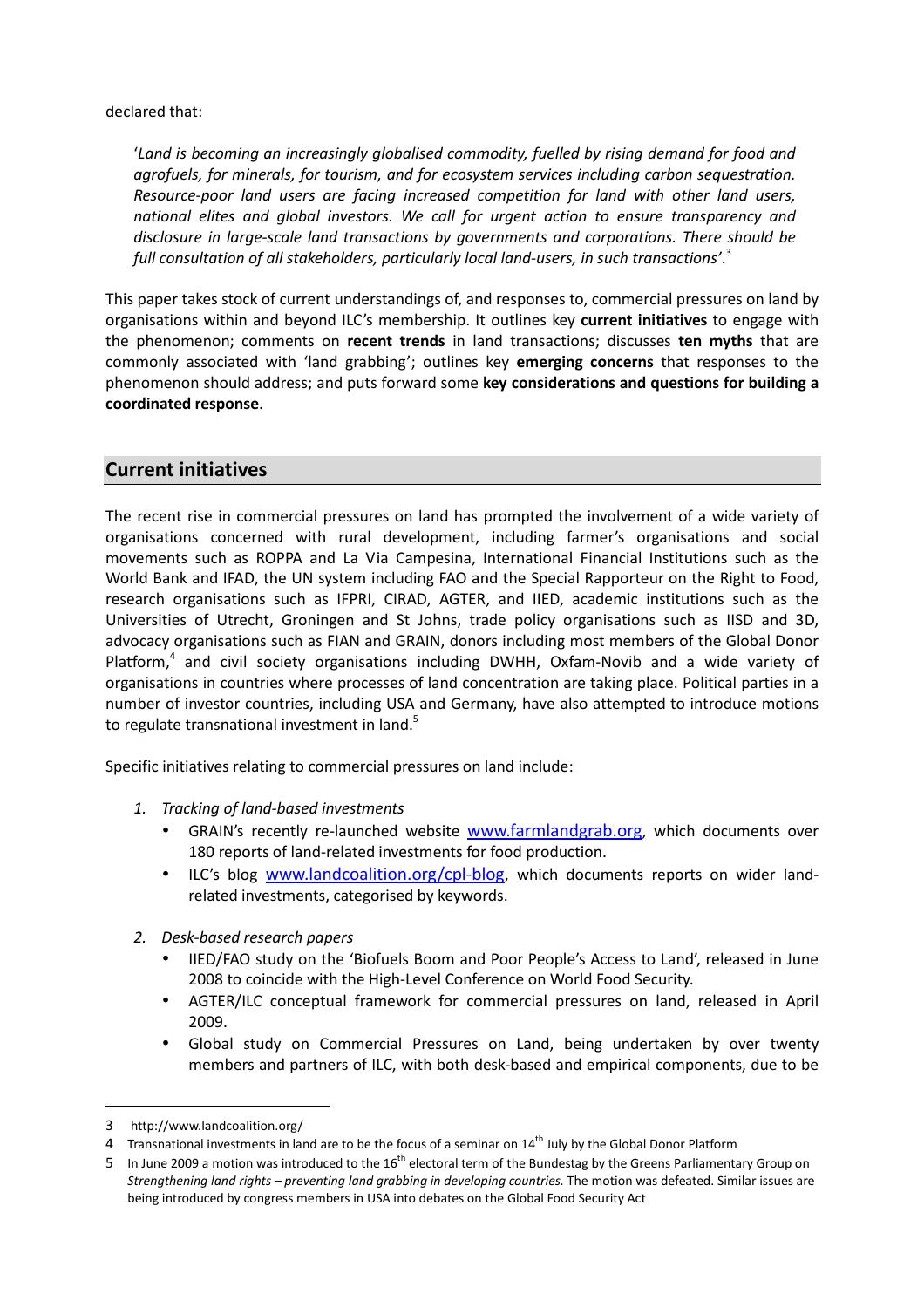released in April 2010.

- 3. Empirical research
	- IIED/FAO/IFAD study on 'Land grab or development opportunity? Agricultural investment and international land deals in Africa' involving empirical research in five African countries, released in June 2009.
	- World Bank 30-country study on 'Large-scale acquisition of land rights for agricultural or natural resource-based use, due to be completed in December 2009.
	- GTZ case-studies of foreign investment in land in four countries in Asia and Africa, due to be completed in August 2009.
	- OECD secretariat/Club du Sahel West Africa planned regional study on land-based investment, to be undertaken as part of the ILC Commercial Pressures on Land study, due to be released in April 2010.
	- Case studies of commercial pressures on land by members of the Asia and Latin America regional platforms of ILC, due to be released in April 2010.
	- FIAN country-case studies with selected in-country partners.
- 4. Briefing notes/position papers/statements
	- IISD brief on 'A Thirst for Distant Lands: Foreign investment in agricultural land and water', released May 2009.
	- IFPRI brief on '"Land Grabbing" by Foreign Investors in Developing Countries: Risks and Opportunities' , released April 2009.
	- Special Rapporteur on the Right to Food statement on 'Large-scale land acquisitions and leases: A set of core principles and measures to address the human rights challenge', released June 2009.
	- DWHH brief on 'Land Grabbing: "The land is pulled away from under the poor's feet"', released April 2009.
- 5. Initiatives to provide guidelines on land-related development
	- The IFPRI April 2009 study calls for a code of conduct on foreign land acquisition, and outlines key elements that such a code should address, although it does not elaborate such a code.
	- FAO Voluntary Guidelines for responsible governance of tenure of land and other natural resources. The consultation process to prepare the Guidelines began in 2009. They are intended to provide practical guidance to States, civil society and the private sector on the responsible governance of tenure as a means of alleviating hunger and poverty, enhancing the environment, supporting national and local economic development, and reforming public administration.
	- African Union/Economic Commission for Africa/African Development Bank Framework and Guidelines for Land Policy in Africa. These are expected to be adopted at the July Summit of African Heads of State, and address the full range of land policy issues, including foreign investment in land.
	- The Government of Japan has announced an initiative at the July G8 summit to develop "a global platform to agree on principles and compile good practices". It has outlined a number of points that "non-binding principles" might include. $^6$

These initiatives represent an important contribution to the growing body of information and analysis on commercial pressures on land, and provide a foundation for informing the consideration of options that could be pursued by stakeholders to mitigate potential negative consequences and enhance

<sup>6</sup> Taro Aso, "The world must learn to live and farm sustainably", Financial Times, 5 July 2009. http://www.ft.com/cms/s/0/d6e93cf6-6995-11de-bc9f-00144feabdc0.html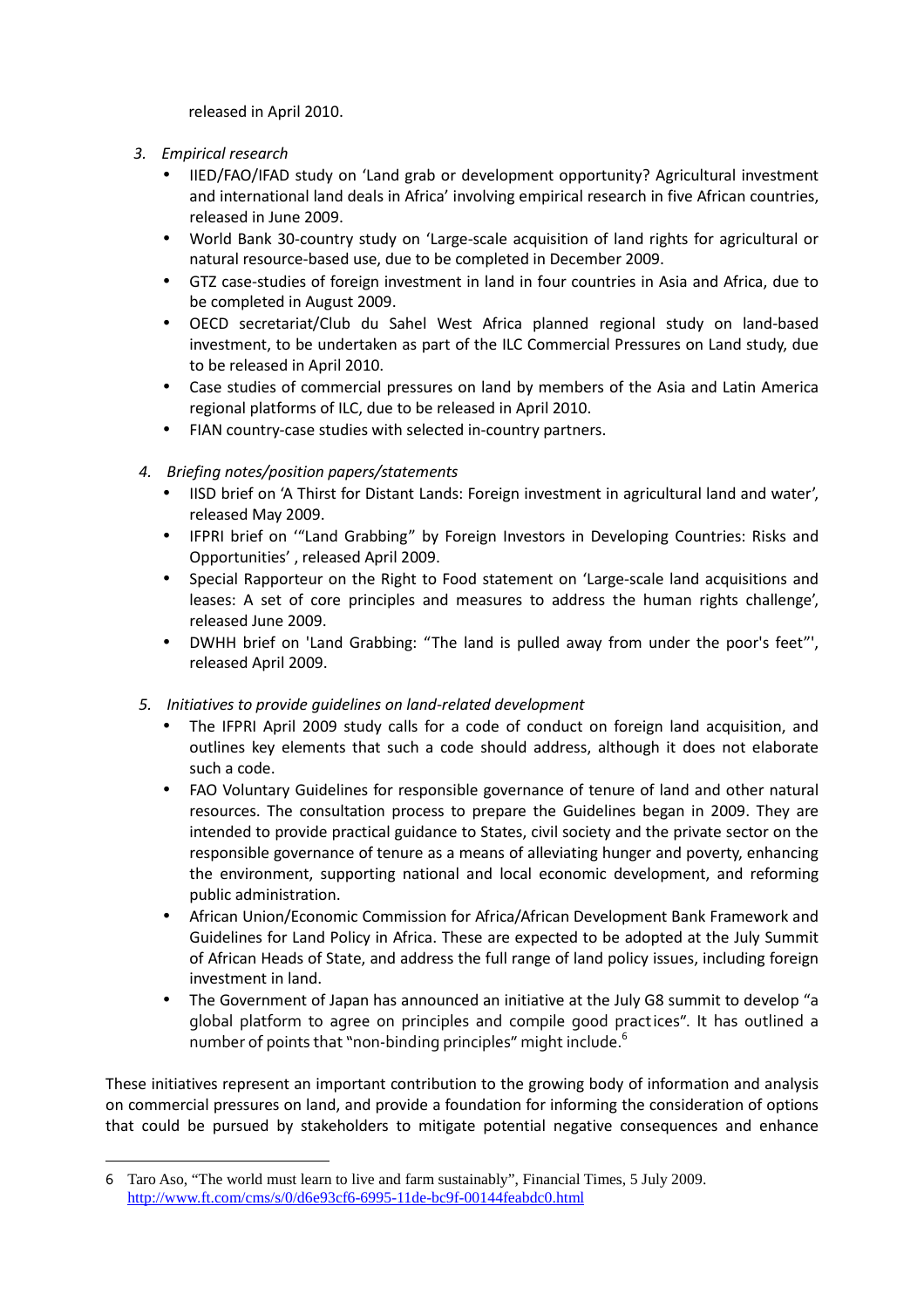opportunities for local stakeholders in land-related investments.

#### 2009: Recent trends in land-based investments

ILC's Commercial Pressures on Land blog has been tracking studies and media reports on the issue of international land acquisitions since the start of 2009. A preliminary analysis of the 450 articles and papers on the blog suggests that foreign investment in land is continuing apace, perhaps intensifying, although there are signs of increasing caution on the part of African governments.

The blog reveals a continuing media focus on the activities of Sovereign Wealth Funds (which have proved highly controversial in a number of countries), despite evidence from the IIED/FAO/IFAD study that the private sector may be playing a larger role, and that domestic "land grabs" may also be significant. The Gulf states and Libya continue to feature prominently. Perhaps in response to the high profile of the issue, some countries have been openly inviting investment, including Turkey, Pakistan and Brazil.<sup>7</sup> In recent months, the main target of Gulf interest is less apparently Africa, more Southeast Asian countries such as Thailand and the Philippines.

After the collapse of the Daewoo-Madagascar deal, China and South Korea have been less in the spotlight. Indian investments in Africa, by contrast, are continuing to draw attention.<sup>8</sup> There has also been continued reporting of investment by Western financial institutions in farmland ("agricultural realestate" being treated as an "investment vehicle"). This is reported to be a growing trend, with a major conference focused on agricultural investment being held in June.<sup>9</sup> The focus of such investments is mostly on developed, transition and Latin American emerging economies such as Canada, US, Australia, New Zealand, Ukraine and Argentina and Brazil.

There are increasing signs of wariness among African governments. The new military-backed president of Madagascar has promised to review all foreign land acquisitions,<sup>10</sup> while the 10 million hectare, 99 year lease of land to South African farmers by the Republic of Congo has been put on hold until after the forthcoming presidential election.<sup>11</sup> The president of the Alliance for a Green Revolution in Africa has been quoted as saying that there is a de-facto moratorium on large-scale land deals.<sup>12</sup> In Asia, a very public rejection of land acquisition by foreigners by the Government of Thailand was, however, according to one editorial, empty posturing. $^{13}$ 

Investors have also taken note of the widespread backlash. The Indian Yes Bank, which has invested in Tanzania and is considering investments in Mozambique, Malawi, Madagascar, Angola and Namibia,

<sup>7</sup> "Choose and take what you want," Cumhuriyet, 13 June 2009. http://haber.turk.net/ENG/2288097/Turkey-Press-Scan—2-; "Pakistan opens more farmland to foreigners", Reuters, 18 May 2009. http://in.reuters.com/article/southAsiaNews/idINIndia-39682520090517?sp=true; "Brazil's Lula urges closer Saudi economic ties", 17 May 2009. http://www.google.com/hostednews/afp/article/ALeqM5hyA8iSL23OZ2O8WuZqk5mb273YiQ; ed refs for all!!

<sup>8</sup> "India cultivates Africa", Mail Today, 25 June 2009. http://epaper.mailtoday.in/epaperhome.aspx?issue=2562009

<sup>9</sup> "Flow of investment dollars to farms seen growing", Reuters, 23 June 2009. http://epaper.mailtoday.in/epaperhome.aspx?issue=2562009

<sup>10</sup> "Rajoelina orders foreign contracts review", Daily Nation, 31 March 2009. http://www.landcoalition.org/cplblog/?p=1454

<sup>11</sup> "Congo Republic delays finalising S. Africa farm deal", Reuters Africa, 31 May 2009. http://www.landcoalition.org/cplblog/?p=2160

<sup>12</sup> "Africa becoming wary of farm deals – land activist", Reuters, 9 June 2009. http://www.reuters.com/article/homepageCrisis/idUSL9584860.\_CH\_.2400

<sup>13</sup> Supanida Sakulthangphaisal, "Thailand says no to farm investment by foreigners", Reuters, 23 June 2009. http://www.landcoalition.org/cpl-blog/?p=2400; Sanitsuda Ekachai, "Our fear of the foreigner on the farm", Bangkok Post 25 June 2009. http://www.bangkokpost.com/opinion/opinion/19078/our-fear-of-the-foreigner-on-the-farm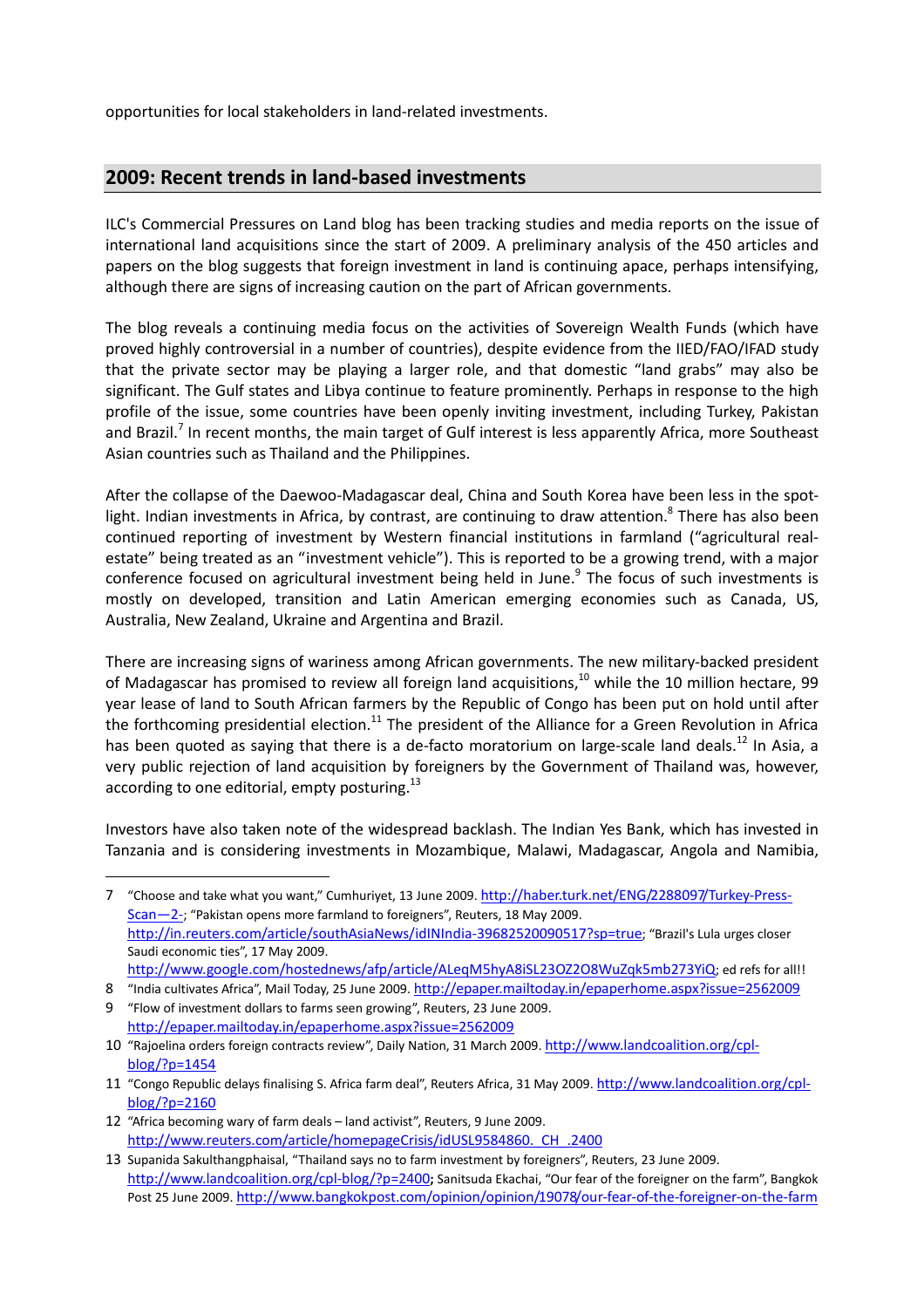has denied it is involved in land grabbing, stating that its does not acquire land but works with local farmers as outgrowers.<sup>14</sup> Japan, after first announcing its interest in supporting the purchase and lease of overseas farmland to enhance its food security, then stated that its products will be sold on the world market, and then that it will spearhead a move at the G8 to promote responsible investment in agriculture, in the face of 'land-grabbing'.<sup>15</sup>

#### Ten myths concerning commercial pressures on land

The emotive and ideological nature of debates on land rights and 'land grabbing' in an era of increasing landlessness, hunger and global trade have encouraged widespread interest, with the media playing a prominent role in informing debate. There is consensus that commercial interest in land and natural resources has risen considerably in the past few years. However, prevailing viewpoints are liable to a number of misconceptions, in part due to the low levels of transparency that characterise many large-scale land acquisitions. The nascent but growing body of empirical research that is emerging provides an important contribution to a more accurate conceptualisation of the current wave of land-based investment. This research allows the debunking of a number of commonly-held myths that need to be overcome when considering adequate responses to the 'global land grab'.

#### 1. Abundant 'unused' land is available for agricultural investment

The assumption that agricultural land is available that is 'empty, 'unused', 'idle', or 'wasteland' is an underlying factor in much investor interest in acquiring land. It is a myth often driven by host governments, such as those of Mozambique, Tanzania and Indonesia, who have attempted to quantify such land available within their borders in an effort to attract investors.

This myth has, however, been challenged in all empirical studies of the phenomenon, noting that all usable land is very likely to be already occupied or used by local communities in a variety of ways important to livelihoods and food security, if not cultural identity. In particular, local populations who use the land for non-arable uses such as pastoralism or hunting and gathering are liable to be ignored. In addition to direct local usage, the ecosystem services provided by such lands to the wider population appear often to have been ignored.

Virtually no large-scale land allocations can take place without displacing or affecting local populations.

#### 2. Investors are involved in 'Land Grabbing'

"Land Grabbing" has become the term most commonly used to characterise the current wave of largescale land transactions. "Land grabbing" implies accumulation of landholdings through illegal and/or illegitimate means. In some cases, "land grabs" are clearly illegal, such as the reported acquisition by Jarch Capital of 400,000Ha in southern Sudan from an SPLA General,<sup>16</sup> or reported paramilitary seizures of privately-held land in Colombia.<sup>17</sup> In most cases, however, land allocations do not violate domestic legal systems. Most large-scale land leases are of state land, which is administered by

<sup>14</sup> Wendell Roelf, "INTERVIEW – India Yes Bank sees first Africa farm project start 2011", Reuters, 15 June 2009. http://www.landcoalition.org/cpl-blog/?p=2290

<sup>15</sup> "Japan to promote farm investment overseas for food security", Bloomberg, 27 April 2009. http://www.bloomberg.com/apps/news?pid=20601012&sid=akj4F3JyDUrI; "Japanese jitters grow over food security", Financial Times, 28 April 2009. http://www.landcoalition.org/cpl-blog/?p=1862; "G8 move to halt 'farmland grabbing'", Financial Times, 26 May 2009. http://www.landcoalition.org/cpl-blog/?p=2124

<sup>16</sup> http://www.sudantribune.com/spip.php?article30891

<sup>17</sup> http://rainforestportal.net/shared/reader/welcome.aspx?linkid=77259&keybold=biofuel%20policy%20Congress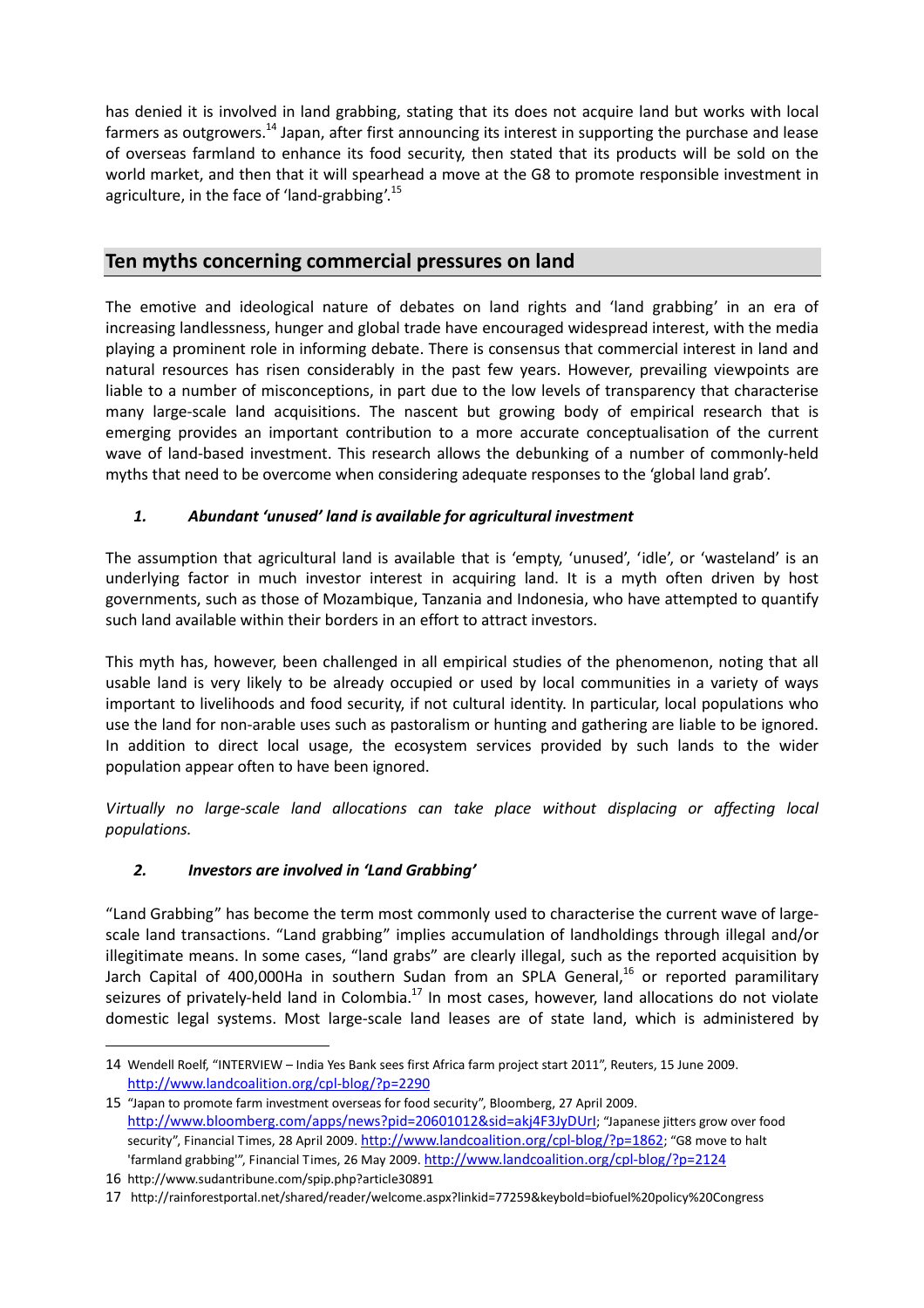government according to statute, including the right to lease it to tenants. Where the customary rights of local land users are ignored, this is a function of land legislation not recognising customary use rights, rather than outright illegal allocation or acquisition.

In addition, significant land purchases by agribusiness companies from small and medium-scale landowners are occurring on privately-held land, particularly in transitional countries and in Latin America. Widespread processes of concentration through market mechanisms are resulting in high inequalities of land ownership, documented, for example, in Peru by ILC member CEPES, where inequality in land-holding in the coastal region is now higher than before the land reform of the mid- $1970s.<sup>18</sup>$ 

The typology below provides examples of the different forms of land acquisition, illustrating the diversity of land tenure regimes and transactions involved.

#### Typology of land acquisitions:



"Land Grabbing" is misleading in characterising the wide variety of ways in which investors are acquiring land, many of which do not explicitly violate land policies or laws.

#### 3. '100 land deals'

 $\overline{a}$ 

A number of attempts have been made to quantify the extent of land globally that is under consideration for investment, including visual illustrations of source and host countries. A source of much media information has been GRAIN's catalogue of over 100 land deals under consideration.<sup>19</sup>

<sup>18</sup> "Cuarenta años despues de la reforma agraria, la concentración de la propriedad de la tierra reaparece", La Revista Agraria, n. 107, May 2009. http://www.cepes.org.pe/revista/r-agra107/portada.htm

<sup>19</sup> www.grain.org/front\_files/landgrab-2008-en-annex.pdf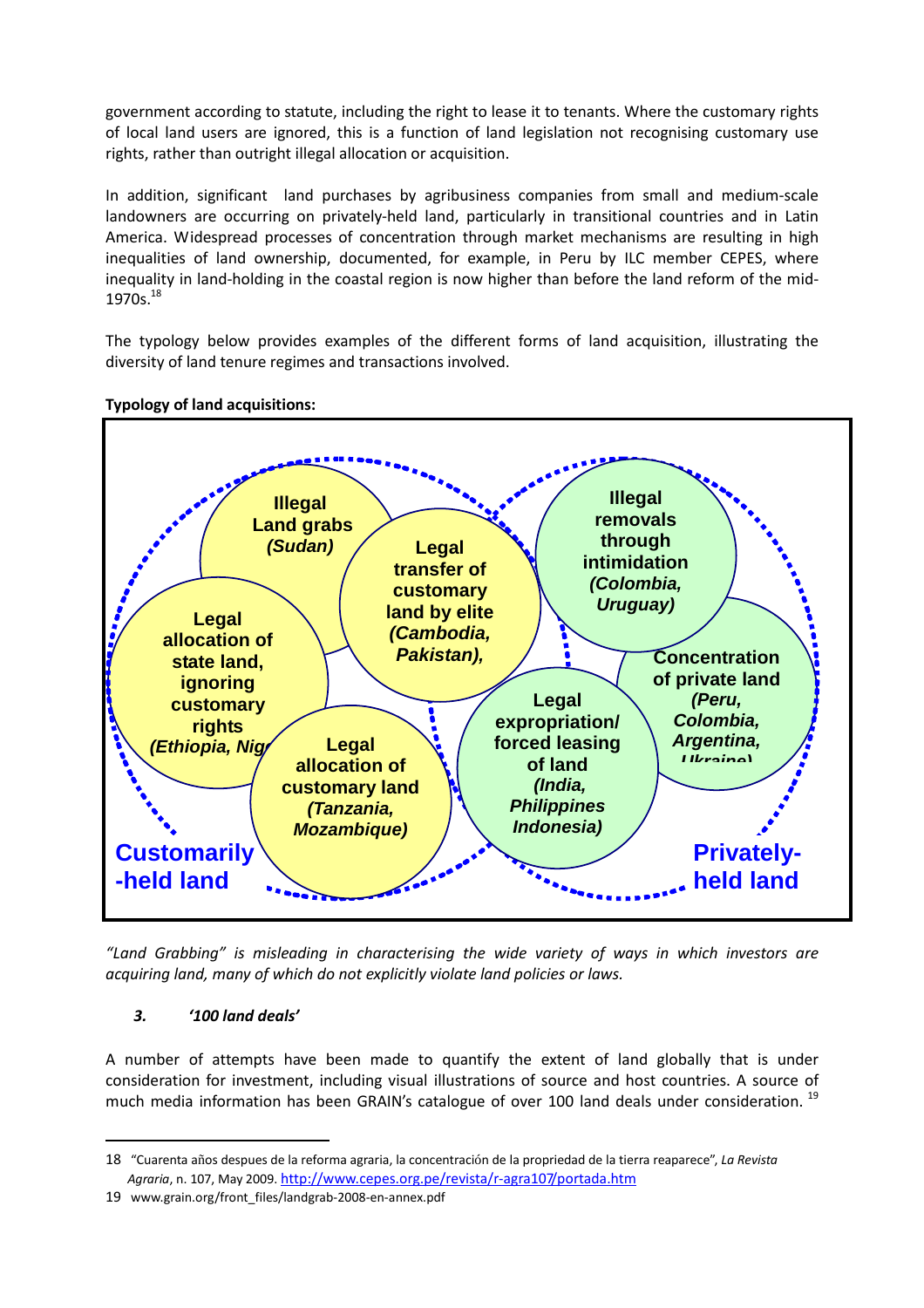This figure is probably accurate for what it claims to be  $-$  reports of deals under consideration. However, interpreting these as reliable figures of land transactions, as has been implied in a number of media reports, would be erroneous. In reality, the lack of transparency that characterises most land deals means that it is virtually impossible to arrive at an accurate figure. Evidence indicates that many of the deals that are under consideration in fact do not reach completion, and also the large number of smaller-scale land acquisitions – particularly by domestic investors – are not taken into account in such estimates. The recent IIED/FAO/IFAD study in five African countries (documenting 2,492,684 Ha of acquisitions over 1,000 Ha each), and the ongoing World Bank study in thirty countries, provide two important examples of verified – though incomplete – data on land transactions for investment.

Although a body of verified data on investment-related land transactions in particular countries is growing, the true extent of the phenomena remains unknown.

#### 4. Transnational investment in land is a new phenomenon

Foreign investment in agricultural land is not a new phenomenon, as noted in a number of recent studies on the current phenomenon. During the colonial period and early post-colonial period, large foreign-owned plantations were set up in many parts of Africa, Asia and Latin America. These were used to produce crops such as bananas, sugar, tea, groundnuts and cocoa. The lull in the 1980s and 1990s signified a shift towards contract farming and investment in other aspects of agricultural production—including seeds, fertilizers, machinery, processing, manufacturing and retail.<sup>20</sup> However, increasing investment opportunities in the fuel and food sectors over the last five years, combined with a general decrease in trade and investment barriers, have prompted a renewed interest in transnational land-based investments. In some cases, investors report that land acquisition for its speculative value is an important aspect of their wider agricultural investment strategy. While transnational investments in land are therefore not a new phenomenon, the current wave can be characterised by:

- The size of land acquisitions, in many cases over 100,000Ha;
- Food and energy security as a key driver, and not necessarily economies of scale from largescale production;
- A severe lack of transparency and low levels of public consultation; and
- The increasing involvement of governments, or government-related agencies, in negotiations for land.

Although the current phenomenon has particular characteristics, large-scale transnational investment in land is not new.

#### 5. Agricultural land is the main focus of investment interest

 $\overline{a}$ 

The main focus of attention has been on the acquisition of land for agricultural production; for food and agrofuels. Undoubtedly, these have been key drivers of the upsurge in land-related investments. They have also provoked most public interest due to the questionable ethics of exporting agricultural commodities from food insecure countries. However, agricultural investments should not be seen in isolation from wider commercial pressures on lands previously seen as "marginal". The Rights and Resources Initiative has warned that new markets in carbon, such as those proposed under REDD initiatives, are likely to lead to large-scale disenfranchisement of forest-dwellers, driven by private sector and government capture of forests for their carbon sequestration value.<sup>21</sup> This is an aspect of

<sup>20</sup> Smaller, C. and Mann, H., "A Thirst for Distant Lands: Foreign investment in agricultural land and water", IISD, May 2009.

<sup>21</sup> Rights and Resources Initiative (RRI) 2009. From Exclusion to Ownership? Challenges and opportunities in advancing forest tenure reform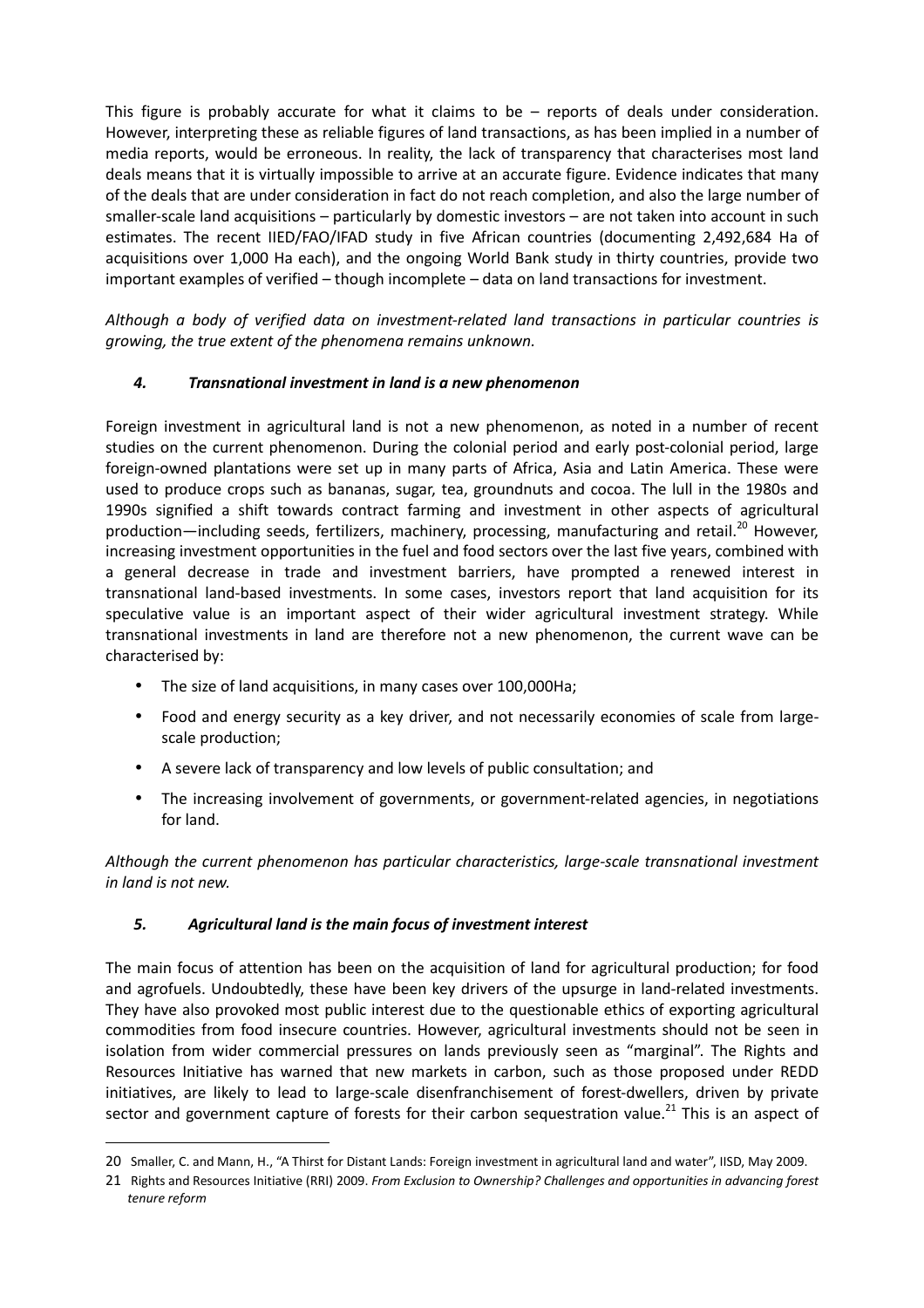the wider trend of commoditisation of environmental services, giving a market value to standing biomass resources that were not previously subject to rent or profit-seeking behaviour. In addition, investor interest in land for tourism, mineral extraction and timber are reported by ILC members as significant drivers at the local level of investor interest in land.

The 'rush for the world's farmland' is one component of a wider convergence of investment-related opportunities on land and natural resources that is attracting interest in waagricultural, forest, mineralrich, and tourism-related lands.

#### 6. Large-scale mechanised agriculture is the most efficient

Many large-scale investments in agriculture are driven by the assumption that large-scale mechanised agricultural production will be more efficient than the small-scale production it may replace. While economies of scale can be achieved in processing and marketing, this is less common in production, particularly for perennial crops. Family-operated farms are widely accepted to be economically much more efficient than plantations operated by wage labour; in many cases outgrowing has historically been chosen as a preferred method of production by agribusiness firms. Family farming is also know to have a much larger employment effect - creating more jobs - than large-scale mechanised agriculture; an important consideration for government poverty reduction strategies. Notably, this is an increasingly clear message from the World Bank, in both the 2008 World Development Report, and in two briefs issued in 2009 on investment in agriculture.<sup>22</sup> It is in investors' interests to consider alternative forms of production to large-scale mechanised agriculture, over and above the environmental and local-livelihood concerns that such production models present. The International Assessment of Agricultural Knowledge, Science and Technology for Development (IAASTD) report,<sup>23</sup> launched in April 2008 by 64 governments and authored by 400 scientists from 100 countries, provides a clear rationale and framework for supporting family farming as a central pillar of future agricultural production.

Large-scale mechanised agriculture is often not the most efficient form of production, over and above the significant social, environmental and political risks it poses.

#### 7. Foreign investors are the primary "land grabbers"

The most visible large-scale land acquisitions involve foreign investors. However, foreign investors often act in partnership with domestic investors, in a relationship where the land acquisition aspect of the investment may be led by the domestic partners. The IIED/FAO/IFAD study, for example, notes that the majority of agricultural investments in Ethiopia are by domestic investors. Speculative accumulation of land by local elites, particularly through the privatisation of previously commonly-held land, is noted by many ILC members working at the local level in Africa, Asia and Latin America as the main driver of land alienation from local land-users. Such speculation by domestic elites may be in anticipation of possible partnerships with foreign investors, or it may be for direct investment by elites themselves. Speculative land acquisition by domestic investors is commonly for smaller land parcels, but the scale at which it is occurring makes it a significant factor at the local level in comparison with foreign direct investment.

Land acquisitions by domestic investors appear to be a significant contributor to the alienation of land from local land users, while domestic partners are also often integral to "foreign investment".

#### 8. Transnational investment in land was driven by the food price crisis, and will decline with the financial crisis

<sup>22</sup> World bank Agriculture and Rural Development Notes, Issue 45, January 2009 and Issue 48, June 2009.

<sup>23</sup> www.agassessment.org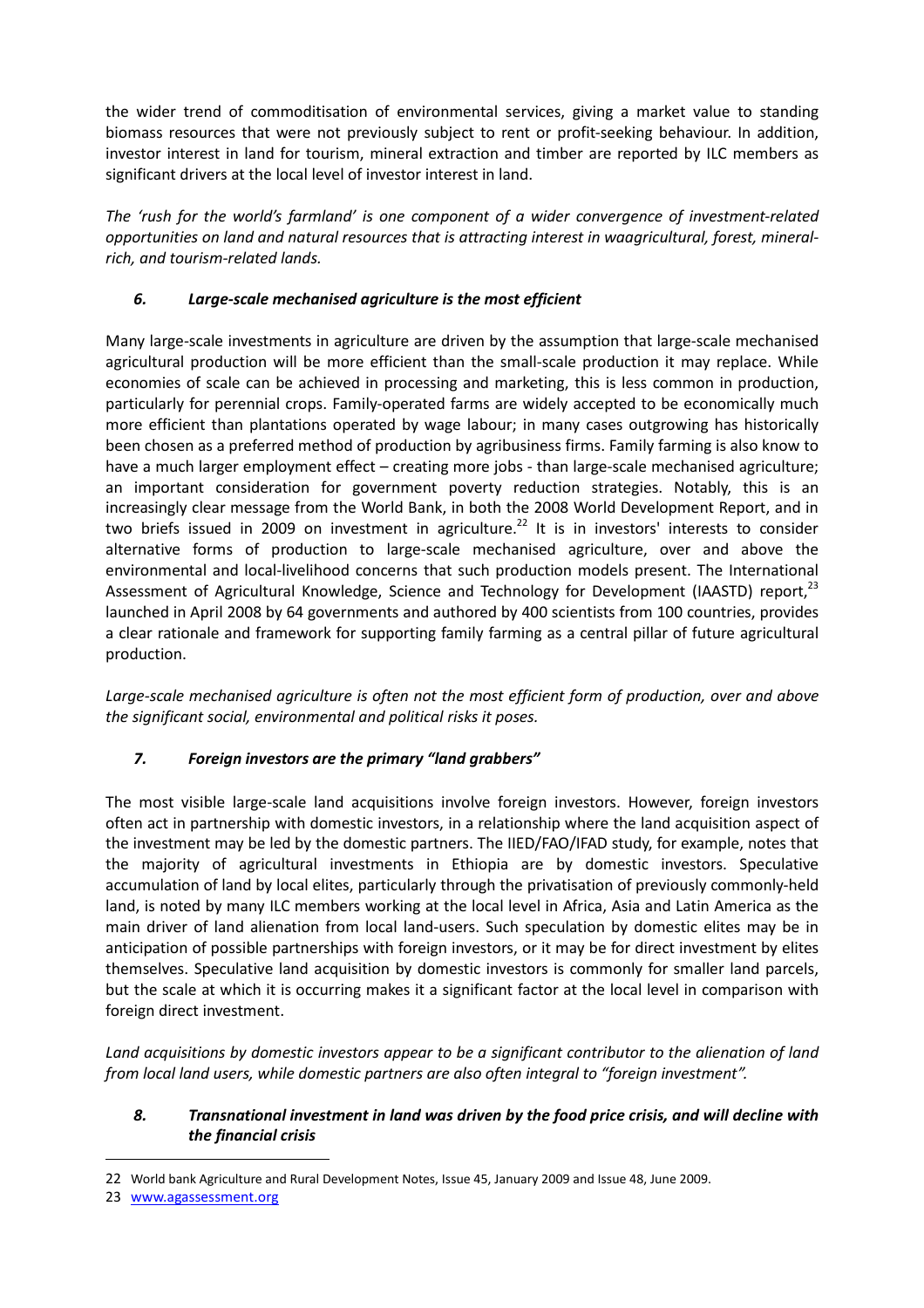The surge of transnational investments in land has been associated with the food price spike of 2008. It has thus been assumed that the easing of food prices, in conjunction with the decline in availability of investment capital caused by the financial crisis, will lead to a decline in land-based investment. These factors may indeed lead to an easing of the pace of investment, as may more realistic assessments of the political and social risks involved, yet predictions of demand for food and fuel over the longer-term indicate that there is likely to be sustained demand for land for investment in food, fuel, fibre and environmental services. The FAO Food Outlook predicts that global food demand will double by 2050.<sup>24</sup> While fuel demands will also increase, the demand for land for agrofuel feedstock production is more uncertain, as the profitability of agrofuels are significantly influenced by subsidy and policy regimes. Moreover 'third generation' agrofuels may be produced from biomass such as algae which could require significantly less land for production.

Long-term predictions of trends in demand for food, fuel, fibre and environmental services indicate that while there might be short-term fluctuations in investor demand for land, commercial pressures on land will continue to increase over the long term.

#### 9. Investment in land is a sovereign issue, under the sole jurisdiction of host countries

Host States have jurisdiction over investor activities within their borders. In exercising this jurisdiction they nonetheless have obligations under the international human rights instruments to which they are Party. The UN Special Rapporteur on the Right to Food has outlined how large-scale land acquisitions and leases relate to the right to food; the rights to freedom from forced eviction; the rights of indigenous peoples; the rights of self-determination and to development; and the rights of agricultural workers.<sup>25</sup> He also notes that these rights imply obligations not just for host States but also for investors and for the home States of investing firms. Likewise, the IIED/FAO/IFAD study notes that business entities are interpreted as having direct responsibilities, "to respect human rights, including through carrying out due diligence about possible adverse human rights impacts, in addition to compliance with national laws."<sup>26</sup> Recognising the responsibilities of investors is perhaps all the more important in a context in which investment contracts, agreements and treaties, complete with stability clauses and other protections for investors, are increasingly taking de facto precedence over domestic law, giving investors "hard", enforceable rights in countries where local people's rights may be poorly defined and weakly enforced.<sup>27</sup>

Not only host States but also private investors and their home countries have an obligation to respect a range of human rights in connection with foreign direct investment in land.

#### 10. Land is the main resource of investor interest

Where sale or lease agreements have been examined in detail, such as by the IIED/FAO/IIED study, it is clear that land has been the focus of the transaction. Water requirements for agricultural production are generally not explicitly considered, even though high levels of water extraction for irrigation may be required. Increasingly, the value of water (received for free) may exceed the value of the land. As such, hidden behind the rush for land may be a significant rush for water. Not only is the value of the

<sup>24</sup> http://www.fao.org/docrep/011/ai474e/ai474e13.htm

<sup>25</sup> Olivier de Schutter, "Large-scale land acquisitions and leases: A set of core principles and measures to address the human rights challenge," Report of the Special Rapporteur on the Right to Food, 11 June 2009.

<sup>26</sup> Reference is made to Ruggie, J., "Protect, Respect, and Remedy: A Framework for Business and Human Rights", Report of the Special Representative of the Secretary-General on Human Rights and Transnational Corporations and Other Business Enterprises, 7 April 2008, A/HRC/8/5. http://www2.ohchr.org/english/issues/trans\_corporations/reports.htm.

<sup>27</sup> See the recent IISD report, Smaller, C. and Mann, H., "A Thirst for Distant Lands: Foreign investment in agricultural land and water", IISD, May 2009.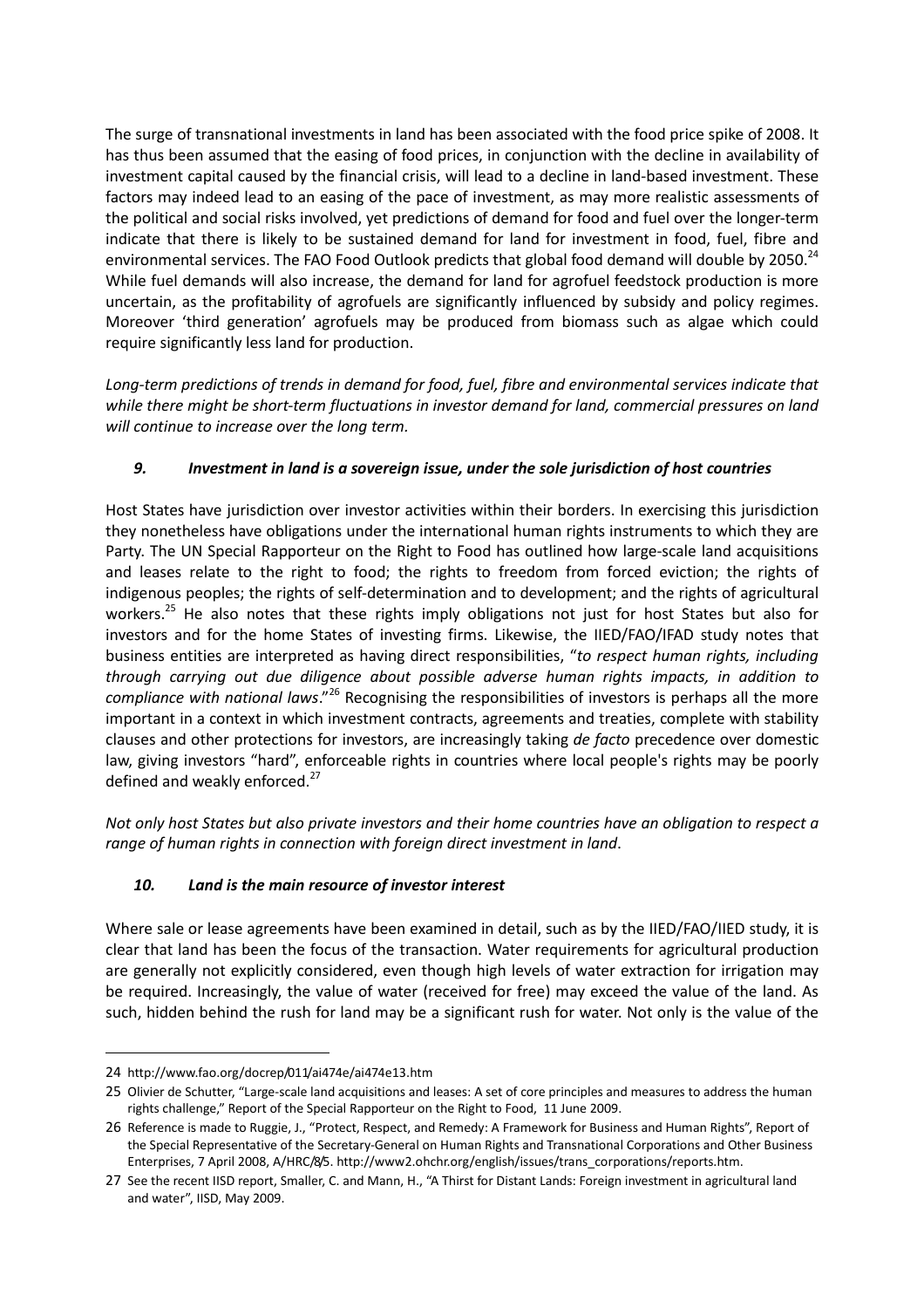water to be used not taken into account in the drafting of agreements, but its potential impact on water-users downstream can become a source of conflict. In addition to water extraction, opportunities to profit from timber extraction on forest land granted for agricultural investments may be a significant factor in investor interest in acquiring land. This was apparent in the failed attempt by the Sugar Corporation of Uganda to acquire a portion of the Mabira Forest for sugar cane production in 2007. It has also been reported by the Norwegian Centre for Human Rights that companies acquiring leases of forest land for palm oil production in Indonesia have cleared the land for timber extraction, and then failed to invest in agricultural production.<sup>28</sup>

Allocations of land for investment may legitimise extraction of other renewable and non-renewable natural resources, especially water, whose significant value may not be taken into account in investment agreements.

#### Emerging key concerns for mitigating risks and promoting opportunities

#### 1. Ensuring the fair sharing of benefits, particularly opportunities to benefit from growing economic rents

In the work done so far on international land acquisitions, it has been quite common to suggest that a "fair sharing of benefits" is essential if projects are to avoid stirring up local resentment and manage the considerable political risks involved. Yet this begs a question: What is a fair share? In fact the problem of how to allocate returns from land-based production has a long history in economics as an important policy question. It centres on the concept of "economic rent".

The IIED/FAO/IFAD study of land deals in selected African countries indicates that the primary motivation of host countries has been the economic development promised by the projects, including the creation of new jobs and infrastructure. They appear to be receiving little or no fees for the lease or sale of land. This is not necessarily unreasonable. Profit-seeking investment can create win-win scenarios benefiting both investors and local populations, metaphorically creating a larger cake so that all can get a larger slice.

However, projections of rising agricultural commodity prices, reversing the dominant trend of the last half century, imply a market that may generate massive "economic rents". The scope for rent-seeking behaviour is magnified when one considers the role of agricultural investment in transforming land from a virtually free commodity held for the common good to a privately-held and marketable commodity. Indeed, this is arguably what is driving much investor interest. Economic rent refers to income earned by the producer above the amount that is theoretically needed in order to make the production happen. In the example of Ricardian "differential rent", when marginal agricultural costs rise (e.g. through expansion into less fertile or more distant lands), world food prices will rise and intramarginal producers (those on more fertile, less marginal lands) will gain extra income, even though they were prepared to produce for lower returns. The "unearned" extra income is "rent". The concept of "scarcity rent" applies where a product price rises above marginal costs because of natural scarcity (sometimes a factor in land markets, e.g. urban real estate), or because of artificial scarcity created by market manipulation (e.g. the OPEC cartel, all monopolistic and monopsonistic behaviour).<sup>29</sup> In general, market manipulation can be seen as "rent-seeking".

<sup>28</sup> Presentation by Norwegian Centre for Human Rights at 'The Global Land Grab: a Human Rights Approach' seminar, Geneva,  $16^{th}$  May 2009

<sup>29</sup> Neoclassical economics has sought to generalise the concept of economic rent as the difference between actual income and the opportunity cost of not pursuing the next best use of the labour and capital employed. In another variation, rent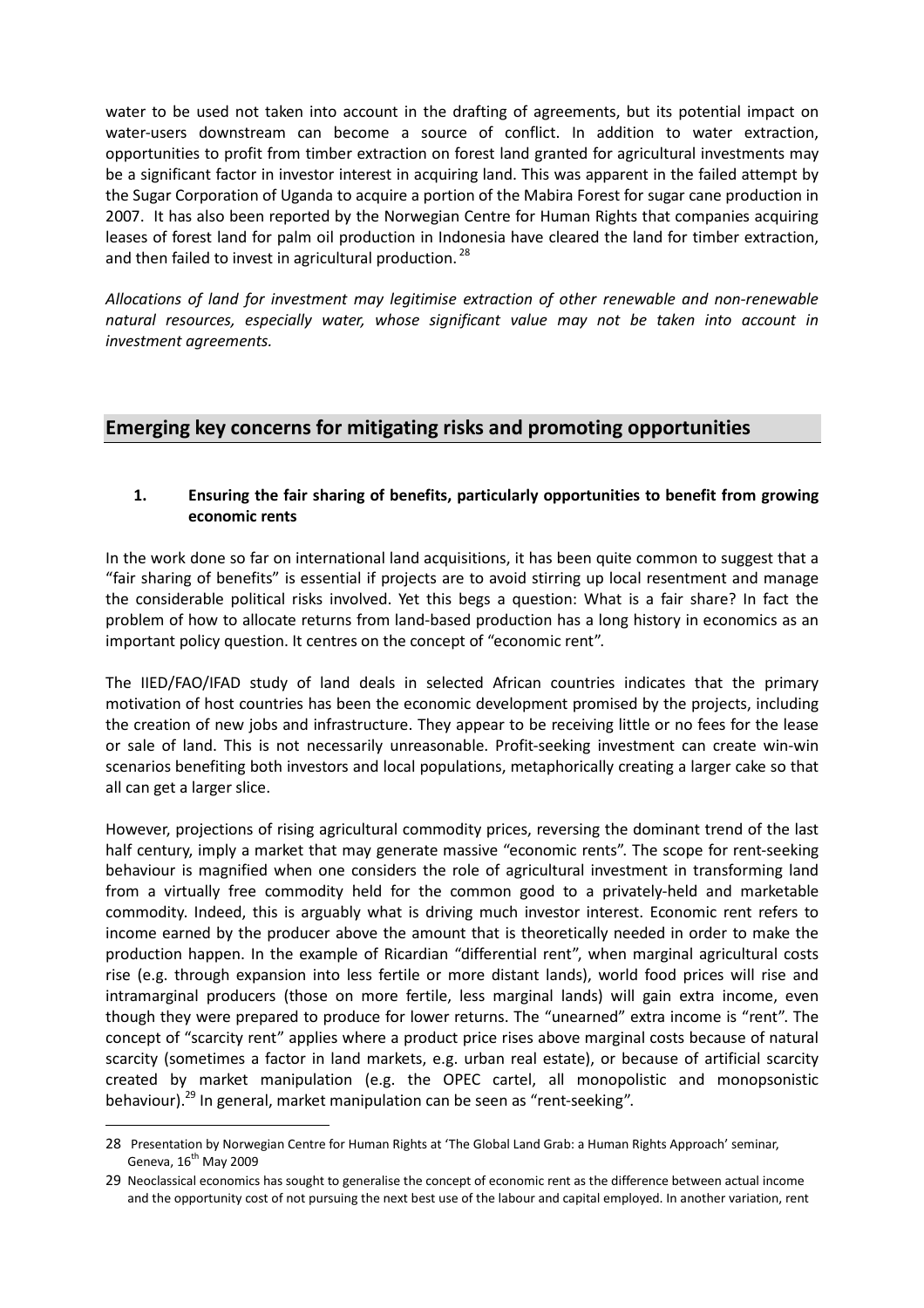Large-scale foreign investment in agriculture may create opportunities to capture rent in the following ways:

- Excess profits attained by individuals and firms directly engaged in farming, attributable to high farm gate prices;
- Income received by land-owners from tenants (contractual rent, share of crops, etc.);
- Speculative gains from buying land and selling it at a higher price;
- Excess profits attained by agricultural suppliers (e.g. of seed of patented crop varieties) because of monopoly or oligopoly conditions;
- Excess profits attained by buyers of agricultural commodities because of monopsony or oligopsony (e.g. supermarket chains, estates using smallholders as out-growers);
- Food or fuel importing countries attaining below-world-market prices because of control land resources in other countries, giving them monopsonistic power over the price of produce from that land; and
- Decision-makers or public officials attaining income through corruption relating to planning decisions or the sale or lease of public lands (in effect, an exercise of monopoly power).

The classical analysis of rent is generally used to argue that taxation should seek to capture rents because such taxation should, by definition, create no disincentive for work or the investment of capital, unlike a tax on income or wealth. A pro-poor policy should, by extension, ensure either that rents are captured by the state on behalf of the poor, or that they are directly captured by the poor themselves.

While profit-seeking investment can, as was said, create a win-win situation, a competition for economic rent is a zero-sum game creating opposing interests; a bigger slice of the cake for one actor means a smaller slice for another. This is important when assessing the impacts of foreign land acquisitions. It may be possible to demonstrate benefits for local populations (e.g. jobs, infrastructure), yet at the same time, any capture of rent by investing firms or countries will represent a loss – an opportunity cost  $-$  for local populations who might have captured these rents under a different scenario. It is thus not enough to say that "everyone is now better off"; where economic rents are generated, it is important to know how they are shared.

#### 2. Ensuring that foreign investment in land does not adversely impact on host country food security

Many organisations have raised the issue of how the outsourcing of food production by capital-rich, food-importing countries will affect the food security of the host countries, particularly when the hosts themselves are, as in many cases, dependent on food imports if not food aid, and particularly in the context of possible future food price fluctuations. The Special Rapporteur on the Right to Food has recommended that investment agreements include "a clause providing that a certain minimum percentage of the crops produced shall be sold on local markets, and that this percentage may increase, in proportions to be agreed in advance, if the prices of food commodities on international markets reach certain levels."<sup>30</sup>

The economic and food security effects of "export home" provisions can be investigated further. From an economic perspective, securing supplies of food is simply a matter of paying what the market

may be conceptualised also as the difference between an actual price and the price that would occur under conditions of perfect competition.

<sup>30</sup> de Schutter, ibid., p.15.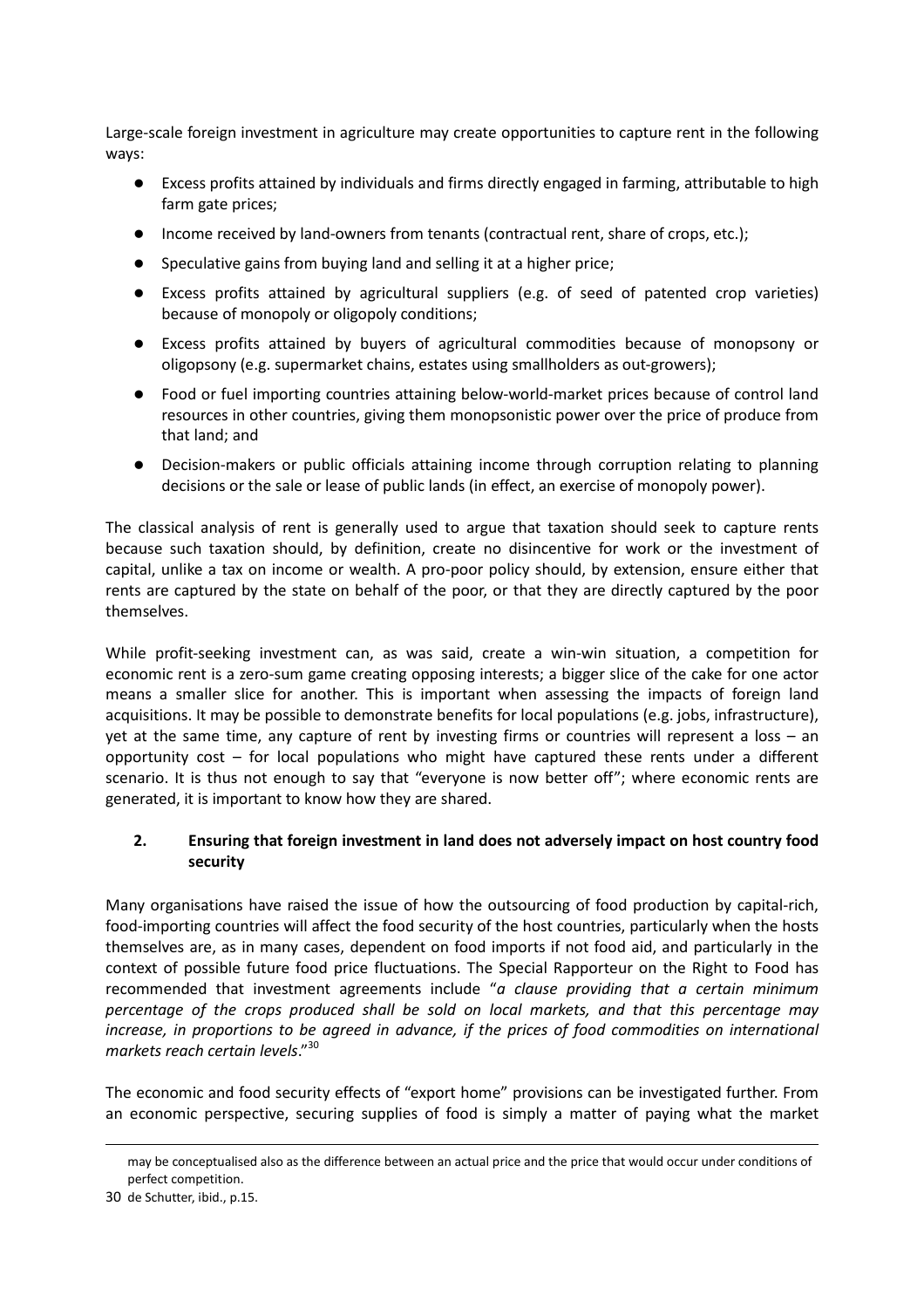demands; investor countries are therefore seeking to secure supplies that they can afford, or that are simply cheap. The interest of investor countries can be re-stated as an interest in capturing rent through paying less than they would have pay on the open market. Any rent captured in this way is an opportunity cost for the host country; in the worse case, the host country might end up importing at world market prices and exporting below them. From a global perspective, such arrangements could have the perverse effect of giving wealthier countries access to cheaper food supplies than poorer ones, something that could decrease global food security by decreasing the efficiency with which agricultural commodities are distributed and with which land is employed.<sup>31</sup> Such a situation would clearly seem to contravene Article 11, 2 (b) of the International Covenant on Economic, Social and Cultural Rights: "Taking into account the problems of both food-importing and food-exporting countries, to ensure an equitable distribution of world food supplies in relation to need."

#### 3. Recognising the land rights of the poor as a starting point when considering land-based investments

The most widespread concern is that large-scale land acquisitions could lead to the wholesale dispossession of the rural poor of the land resources they use under customary, common property, or otherwise not-formally recognised tenure systems. Even individuals and communities with legally recognised rights are seen as at risk because of inaccessible, ineffective or corrupt land administration systems. The basis for the consultation, participation and empowerment of local land users within investment decision-making is therefore the recognition of their legitimate rights to land and natural resources.

Of course, securing tenure over land resources, particularly for women and marginal groups such as pastoralists, indigenous people and common-property users is a huge challenge, requiring an array of strategies and actions. The IIED/FAO/IFAD study suggests that the collective registration of community lands can be a powerful tool for protecting local land rights in this situation. Securing the land rights of the poor should be central from both a human rights perspective (freedom from eviction, right to food) and from a pro-poor perspective that seeks to maximise the benefits poor producers obtain from any economic rents generated by future market conditions. Helping the poor to hold onto their land should be a priority.

In this context, we also need to be concerned about direct the negotiations between communities and investors. The World Bank has suggested such negotiations are preferable to government involvement. A variety of factors may induce the rural poor to enter into sale or lease contracts at prices that significantly undervalue both the speculative and productive value of their land. These include:

- Capital availability: The poor may lack the capital (including credit) to take advantage of market opportunities, or indeed to overcome economic distress without selling.<sup>32</sup>
- Policy bias towards large-scale producers: Small-scale farmers may realistically predict low returns from their holdings, but this may have less to do with the intrinsic efficiency of their farms than with policy (as regards credit, extension services, rural infrastructure, land administration, etc.) and whether this favours large or small-scale producers;
- **Market manipulation in the supply chain:** monopoly or monopsony tactics by suppliers, processors or marketers may reduce the returns of smallholders, inducing them to sell for low prices to large-scale investors that may not face such constraints;
- **Access to information**: large-scale investors are likely to have privileged access to information

<sup>31</sup> The ability of low income countries to restrict exports in times of domestic food insecurity can, however, be expected to have a net positive effect on global food security, being likely to reduce the price of food paid by the poor domestic consumers and to increase the efficiency with which food supplies meet nutritional needs.

<sup>32</sup> On this point, see also the report of the Special Rapporteur on the Right to Food, Olivier de Schutter, ibid., p. 8.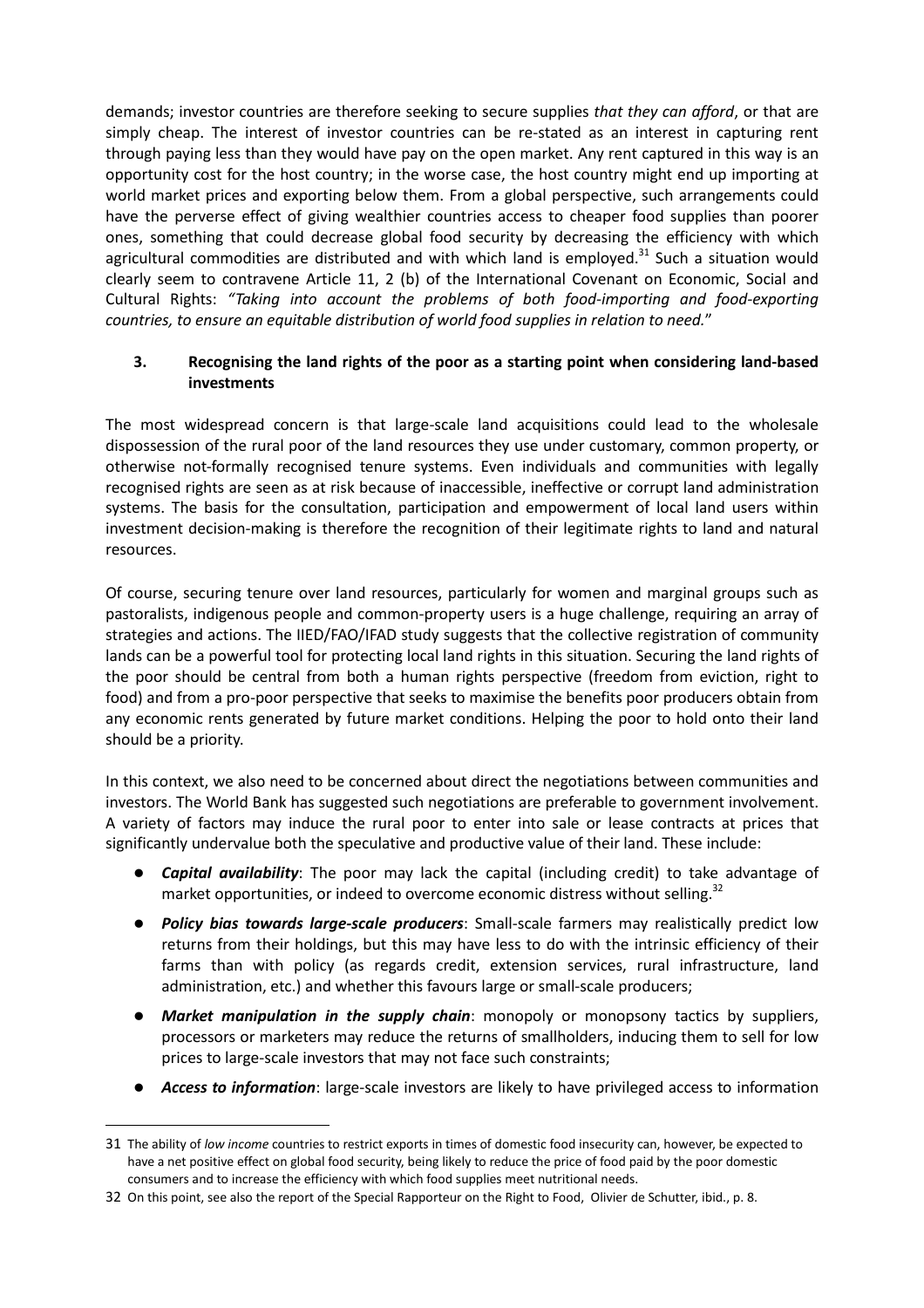(e.g. on future trends and infrastructure development);

- Lack of negotiating capacity: the rural poor may lack individual and collective negotiating capacity, as well as capacity in legal affairs; and
- **•** "Arm-twisting": force, intimidation, misinformation and false promises.

The risk is that even where the land rights of small-scale producers are formally recognised, direct negotiations with investors may still lead to a bad deal for the former, leading to the undervaluation of smallholders' lands, land concentration, and the capture of very substantial rents by the new owners or leaseholders. Helping small-scale producers benefit from rising demand for land-related commodities thus also implies a positively supportive policy environment for smallholder production and for collective strategies to enhance their negotiating capacity and bargaining power.

In fact, given the current uncertainty about future price trends, but the strong possibility that food and land prices will rise considerably in the future, the sale and simple, long-term leasing of land may be generally problematic. Communities and host governments should seek to capture rents that arise, yet investors cannot be expected to pay high fees for land that does not, today, offer corresponding rates of return. On the other hand, retaining the ability to capture rents in the future, through taxation or flexible contractual rent, creates political risks for investors and may be rendered impossible by investment agreements and treaties. There is a need for a more flexible form of leasehold or investment contract which could describe at the outset an appropriate formula for benefit sharing. Such a contract could, for example, stipulate a profit threshold, above which the state or local communities would be entitled to a large share of profits, allowing the latter to capture what might be regarded as "rent" or "excess profit", whilst also enshrining the right of the investor to a rate of return necessary as an incentive for investment.

#### 4. Ensuring more inclusive and transparent processes for decision-making

Another, more or less universal, area of concern is the lack of information about major land acquisitions, the opacity of the processes through which they are decided, and the related issue that they rarely include direct consultation with the local people who will be affected. At the national level, the secrecy with which many deals are shrouded is seen as preventing much-needed public debate and scrutiny. It is the exclusion of local affected peoples, however, on which studies have focused. The IIED/FAO/IFAD study notes that, "Even in the minority of countries where legal requirements for community consultation are in place, processes to negotiate land access with communities remain unsatisfactory. Lack of transparency and of checks and balances in contract negotiations creates a breeding ground for corruption and deals that do not maximise the public interest."<sup>33</sup> The authors suggest that principles and procedures for free, prior and informed consent should provide guidance (a point echoed by IFPRI), particularly as developed in the forestry and extractive sectors. The World Bank publications have focused on the centralisation of the planning and negotiation process by host states and calls for decentralisation to improve transparency and land governance in general, preferring direct negotiations between investors and communities (the latter needing training and support).

The IFPRI policy brief warns that smallholders are often in a very weak bargaining position - especially when investors' aspirations are supported by a host state or local elite. DWHH notes how compensation payments in such contexts can often function more as a way of splitting communities and neutralising resistance than as a way of achieving a fair sharing of benefits. In response to the difficulties faced by communities, IFPRI emphasises the role that collective action plays in improving the negotiating capabilities of smallholders, e.g. in collective marketing structures. They also emphasise the role of civil society organisations in providing support. The IIED/FAO/IFAD paper calls

<sup>33</sup> Lorenzo Cotula et al., "Land grab or development opportunity? Agricultural investment and international land deals in Africa", IIED, FAO and IFAD, 2009, p. 7.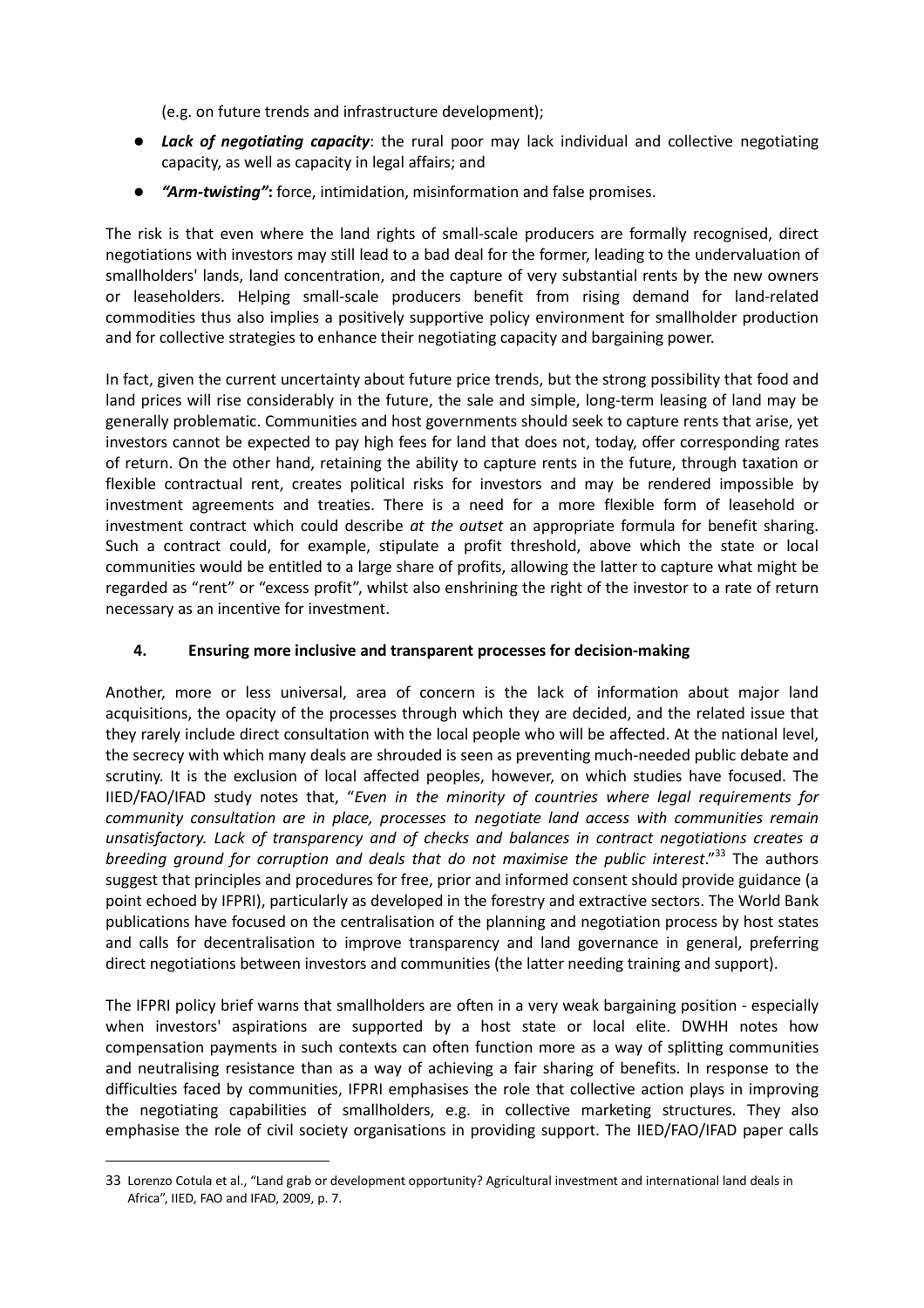for civil society legal support to communities in this context, ranging from, "legal literacy training, para-legal programmes, legal clinics, legal advice and representation in negotiations with government and investors, training on negotiating skills, through to public interest litigation."<sup>34</sup>

The IIED/FAO/IFAD, DWHH and World Bank publications also share a perception that deals are being entered into without proper assessment of the options, of the viability of the proposals, or of their costs and benefits. DWHH calls for economic, social and ecological cost benefit assessments to take place, and with the participation of affected people and the civil society organisations that represent them. The World Bank policy note suggests the need for basing investment upon local land use plans – developed locally but possibly building on satellite imagery - that would allow for informed decisionmaking by all sides and could prevent land being held for purely speculative purposes. The IIED/FAO/IFAD paper calls for effective monitoring of land deals by the development community using tools such as maps, inventories and databases, to enhance public scrutiny as well as the access to information of investors and host countries.

#### 5. Developing and promoting alternative models for agricultural investments

A final key concern of a wide range of organisations like IFPRI and DWHH is that foreign land acquisitions are promoting a model of large-scale agriculture that is unsustainable, displaces former land users and generates little employment. The World Bank policy note suggests that investors may mistakenly assume that large-scale farms and plantations are more efficient than smallholdings, and therefore that acquiring large tracts of land is necessary. It suggests that implicit subsidies such as low land prices and tax exemptions may thus be a mistake.

The alternatives proposed by IFAD, IIED, IFPRI and others are forms of partnerships between external investors and smallholders including contract farming or 'outgrowing', securing the land rights of smallholders and avoiding possible conflicts through benefit-sharing. DWHH, on the other hand, has suggested that contract farmers are often worse off than they were before. Indeed, land ownership is not enough on its own to ensure that smallholders retain any increased benefit from rising landrelated commodity prices; rents will be captured by which ever actors in the supply chain are able to exert 'market power' or negotiating power. As noted above, such power can be exerted by firms with monopoly or oligopoly control over inputs (such as patented seed varieties, agro-chemicals) or by firms with monopsony or oligopsony control of processing facilities or market access, including firms that outsource production to smallholders. Research by Sawit Watch and Forest Peoples Programme into the conditions of some of Indonesia's 4-4.5 million oil palm smallholders has revealed that they are often effectively forced to sell to a particular company. As a consequence they often receive below market prices and suffer from practices such as questionable product grading and late payment.<sup>35</sup>

Where production is of crops that do not favour outgrowing schemes, such as some cereals, other alternatives such as leasing of land by smallholders to investors, or granting smallholders equity in the company on the basis of land provision, could be considered. Again, even under such arrangements smallholders may find themselves worse off unless they are empowered to negotiate a more favourable share of benefits. As noted in the IFPRI policy brief, the ability of the rural poor to do so is greatly enhanced through forms of collective action, including through civil society organisations.

#### The way forward: Key elements of a coordinated response by the development

<sup>34</sup> Ibid., p. 11.

<sup>35</sup> "Ghosts on our own land: Oil palm smallholders in Indonesia and the Rountable on Sustainable Palm Oil", Forest Peoples Programme and Sawit Watch, November 2006. http://www.forestpeoples.org/documents/prv\_sector/bases/oil\_palm.shtml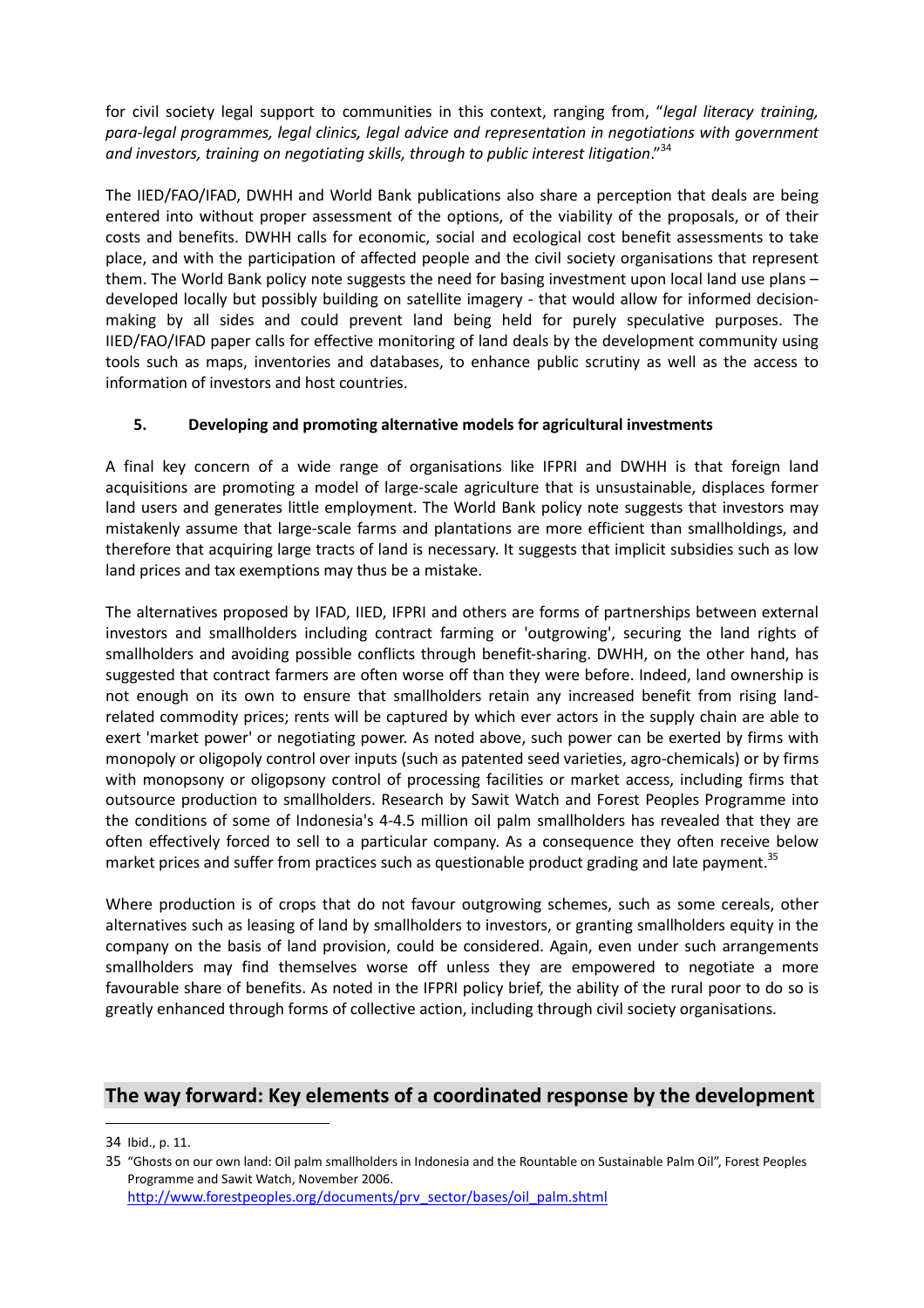#### community

#### 1. Continued research and monitoring to enable an evidence-based response

Recent and ongoing research into the scale and nature of the investment that is taking place provides an important starting point for informing an evidence-based response. Looking forward, research will need to expand its focus to analyse further the social and environmental impacts of land acquisitions. It will also need to focus on learning lessons from successful examples of socially and environmentally responsible land-based investments.

Monitoring of trends and impacts is currently taking place primarily through media reports and scattered field studies. Increasingly, monitoring will need to be systematised to provide a coherent picture of impacts. To some degree this could be incorporated into wider land-monitoring initiatives, such as the World Bank's ambitious Land Governance Assessment Framework, currently in piloting phase. It can also be integrated into regional civil society initiatives to monitor land trends, such as Landwatch Asia and the Andean land Observatory, initiatives of ILC members under the Land Reporting Initiative of ILC. However, in the longer term there may be a need to develop a dedicated monitoring mechanism that will focus specifically on investment-related processes, including adherence of investors to contractual and other commitments and standards of conduct.

Considerations:

- How can the expanding number of diverse research and monitoring initiatives on land transactions develop greater coherence that allows comparability, without compromising on the legitimate differences in priority or focus?
- Is an empirically-based global monitor on investment-related land transactions and their impacts feasible?

#### 2. A code of conduct for investors and host governments

There is widespread support for the idea of developing guidelines, standards or a code of conduct for investors and host governments. These actors need guidance that sets out their existing obligations under international law and human rights covenants in relation to foreign investment in agriculture. A code of conduct or standards would embody the key points of these obligations, but also go further in enshrining best practices and in creating a global regime which encouraged adherence to them.

Several existing initiatives have been put forward as possible models or starting points for a new code of conduct. The IIED/FAO/IFAD report suggests that the ongoing processes to produce Voluntary Guidelines for Responsible Governance of Land and Other Natural Resources, led by FAO, and the Framework and Guidelines for Land Policies in Africa being developed under the leadership of the African Union, the UN Economic Commission for Africa and the African Development Bank, could be useful starting points. IFPRI emphasises that a code of conduct must have 'teeth'; it refers to Transparency International's success in making bribery a legal issue not just in the country where a bribe is paid, but in the bribe paying corporation's home country. The World Bank policy note puts forward the governance framework of the Extractive Industries Transparency Initiative, or the IFC's Equator Principles on good practice in project finance as possible models. It suggests that adherence to a code of conduct could be used to establish eligibility for MIGA insurance against political risk (including export bans).

Based on the statements of IFPRI, the Special Rapporteur on the Right to Food and the Government of Japan, elements of a code of conduct placing (non-binding) obligations on investors and governments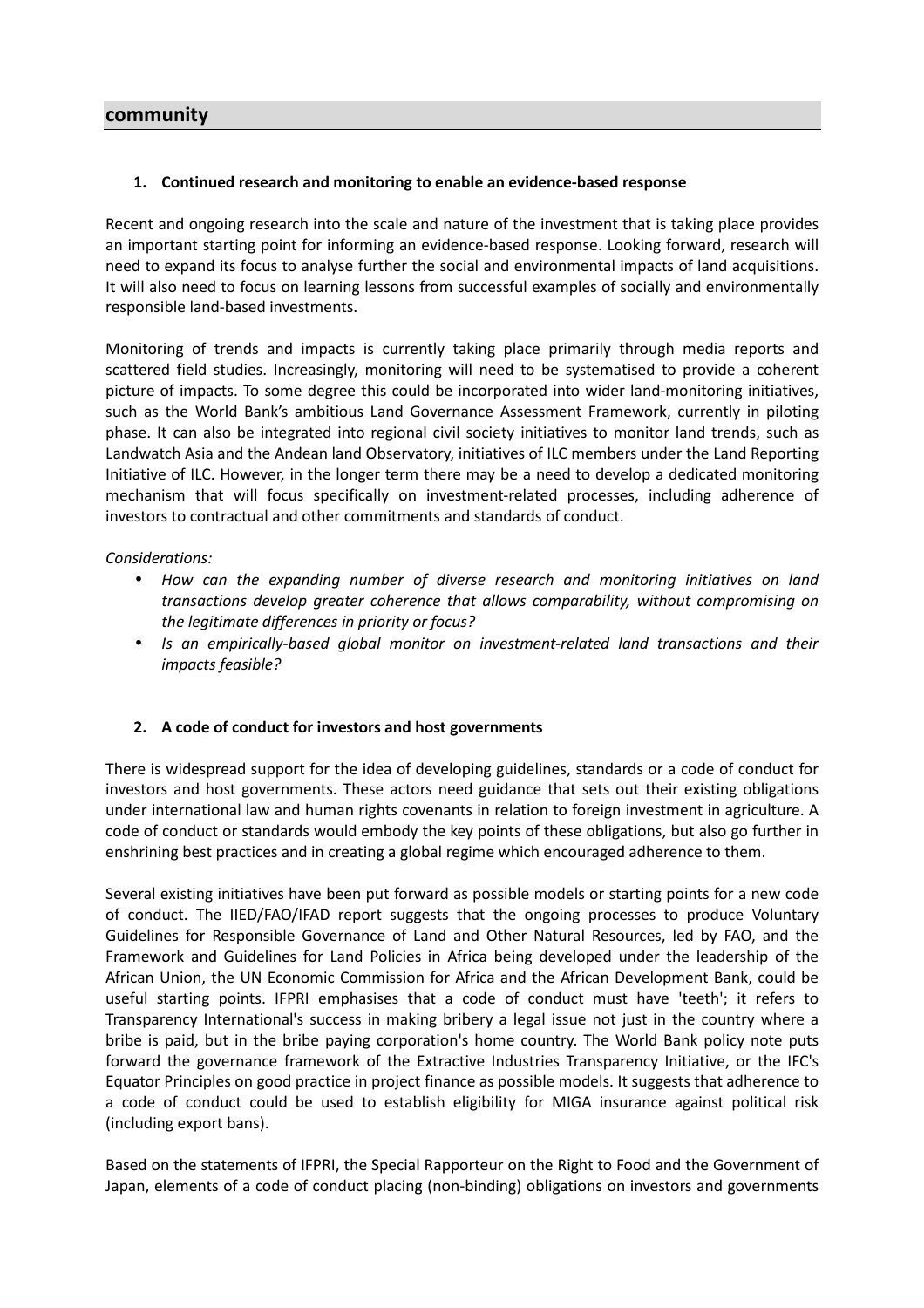might include: transparency in negotiations; respect for existing land rights, including customary and common property rights; sharing of benefits; promotion of socially and environmentally appropriate farming systems; adherence to national trade policies; and protection of labour rights.

Yet while suggestions are being put forward on the content of a code of conduct, less attention has been given to ensuring that a code is accepted and effective. It has been suggested that a good code is a negotiated code. For a code of conduct to have any chance of being accepted/implemented, it may be absolutely necessary that its formulation be as inclusive as possible.

#### Considerations:

- Will current initiatives on land and development, particularly FAO's Voluntary Guidelines for Responsible Governance of Land and Other Natural Resources, and AU/UNECA/AfDB's Land Policy Framework and Guidelines provide an adequate code, or are these a starting point for a more targeted code of conduct?
- Do existing investment-related codes of conduct, such as the Equator Principles, existing international investment law, and existing international conventions provide clear and adequate guidance for land-related investments?
- How can we ensure that a code of conduct attracts adequate adherence and support from all key stakeholders, including investors, home and host governments and civil society?

#### 3. Developing guidelines and tools for good decision-making by investors, governments and local communities

There is a further role for broader, advisory guidance and information tools that could help governments, investors and communities make good decisions when faced with investment options. It is a common concern that host governments are dealing with investment proposals on an ad hoc basis, without an overall strategy, with little consideration of poverty reduction and food security issues, and without needed national debate and due process. The IIED/FAO/IFAD study on land deals in five African countries notes that important strategic issues, like the balancing of investment goals with broader food security concerns, have been hardly touched upon in most agreements. DWHH has suggested the need to link decisions on foreign investment in agriculture into national strategies for poverty reduction and the processes for developing PRSPs.

While a code of conduct should, at best, be relatively simple in order to make compliance verifiable, guidance can be more detailed and extensive. It can be linked in to capacity building strategies for the staff of host governments, for local communities and for the civil society organisations that represent them. The recommendations made in the IIED/FAO/IFAD study are a step in this direction. Tools for good decision-making also means enhancing the quality and quantity of information that all sides can access. The World Bank Policy note has drawn attention to the interest of investors in having reliable information both about land resources and about existing claims to the land. It has suggested the usefulness of satellite imagery-based systems in supporting the development of both local land registries and local land-use plans. This is one area in which development agencies could provide input. In addition, methodologies to facilitate consultations with local communities to establish Free, Prior and Informed Consent could be developed for voluntary use by investors and governments, as a means of enabling informed decisions on land-based investment to be made by affected communities.

#### Considerations:

- If Japan's proposal at the G8 to develop a global platform to agree on the principles and compile relevant information and good practices is realised, how could civil society stakeholders best engage with the process?
- What kind of decision-making tools could be developed for investors, governments and local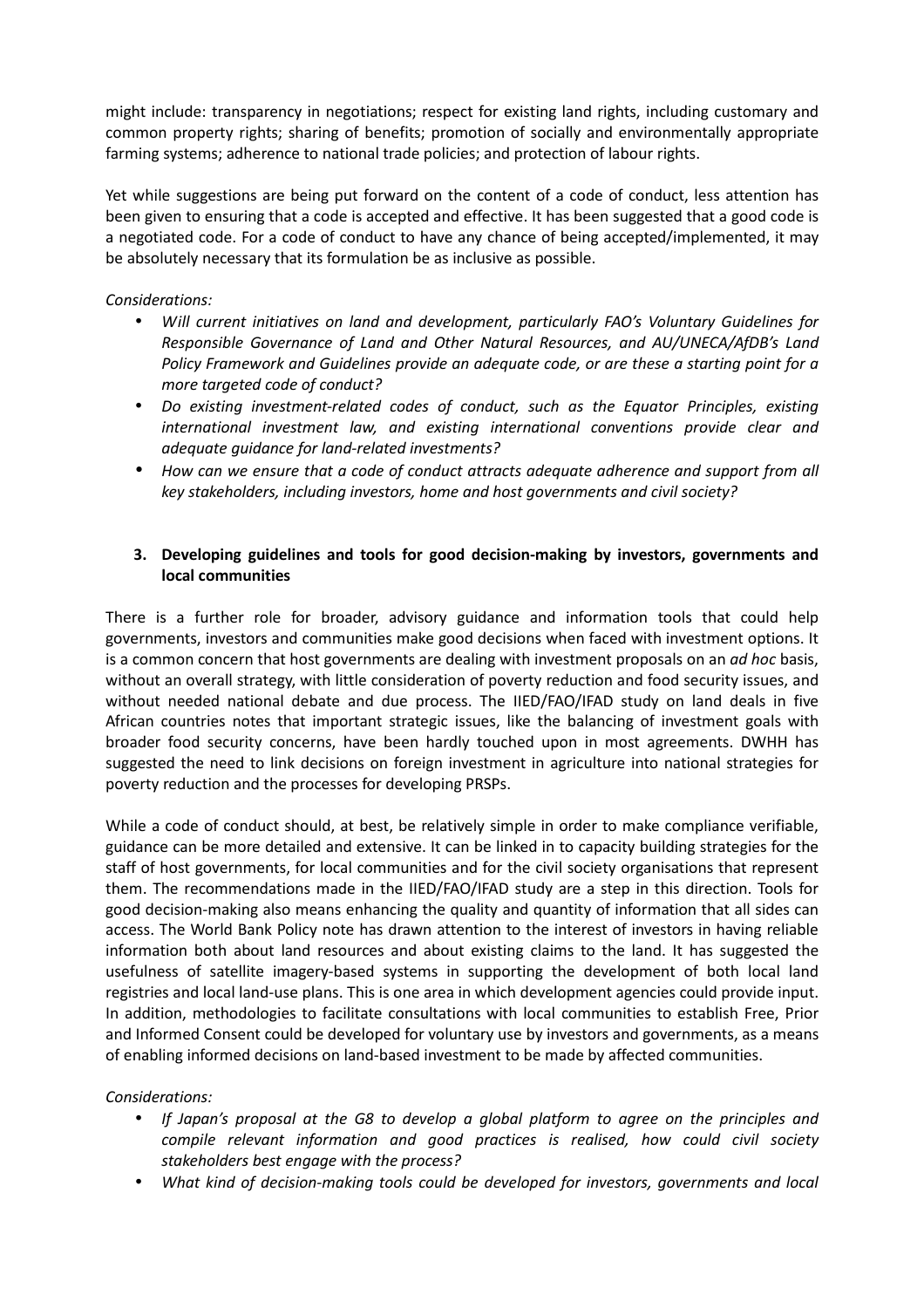communities, and how can they be developed in a manner that maximises the likelihood of their use?

• Is it a feasible proposition to apply the principle of Free, Prior and Informed Consent to all local communities (including non-indigenous) before land is converted to new uses? If so, how could it be facilitated?

#### 4. Improving, documenting and promoting alternative models of agricultural investment that do not involve transfers of land ownership

There is growing concern in the development community that the large-scale, capital intensive, mechanised model of agriculture implied by most foreign investment in agriculture is unsustainable and ill-suited to meeting the needs of the world's poor. Instead of being seen as obstacles to investment in agriculture, local people should be seen as valuable investment partners, bringing with them the land resources under their tenure and the local agricultural and resource management knowhow that they possess.

Increased investment in agriculture, particularly in regions like Africa, is absolutely needed. A key aim should be to harness the current wave of investor interest to the goal of enabling small-scale producers to sustainably enhance productivity and capture benefits from rising agricultural commodity prices. The development community can play a particularly valuable role in achieving this in helping to develop, pilot and promote models of investor-community partnership, including contract farming and other forms of joint venture. As was noted above, however, particular attention must be paid to enhancing the negotiating power of local people, including wage labourers and contract farmers, both at the outset of an investment project and throughout its lifespan.

Guidance can be provided on how to minimise political risks through a fairer sharing of benefits, thereby increasing the probability of sustainable returns, as opposed to seeking to maximise possible economic returns in a manner that maximises political risks, thus rendering investments highly speculative.

#### Considerations:

 $\overline{a}$ 

- How can private and state-backed investors be encouraged to act as partners in developing and piloting forms of community-investor partnership?
- How can the commercial viability of these partnerships be ensured and demonstrated? How do you put a price on reduced political risk?
- How can small-scale producers be empowered in relation to global markets, beyond the lifespan of pilot projects?

#### 5. Assisting in securing the land rights of the poor

In providing input to the 17<sup>th</sup> session of the Commission on Sustainable Development, ILC members, on the basis of their experiences in working towards secure tenure for the poor, defined seven key policy options and practical measures to secure access to land and natural resources.<sup>36</sup> Considering the vastness of the challenge, a strategic focus among these would be on the collective registration of land rights. This is because the most vulnerable to loss of land through investment projects are the estimated 1-2 billion people<sup>37</sup> dependent on Common-Pool Resources. Most users of common land

<sup>36</sup> http://www.landcoalition.org/pdf/09\_01\_ILC\_Workshop\_Bangkok.pdf

<sup>37</sup> Making the Law Work for Everyone, Report of the Commission on Legal Empowerment of the Poor 2008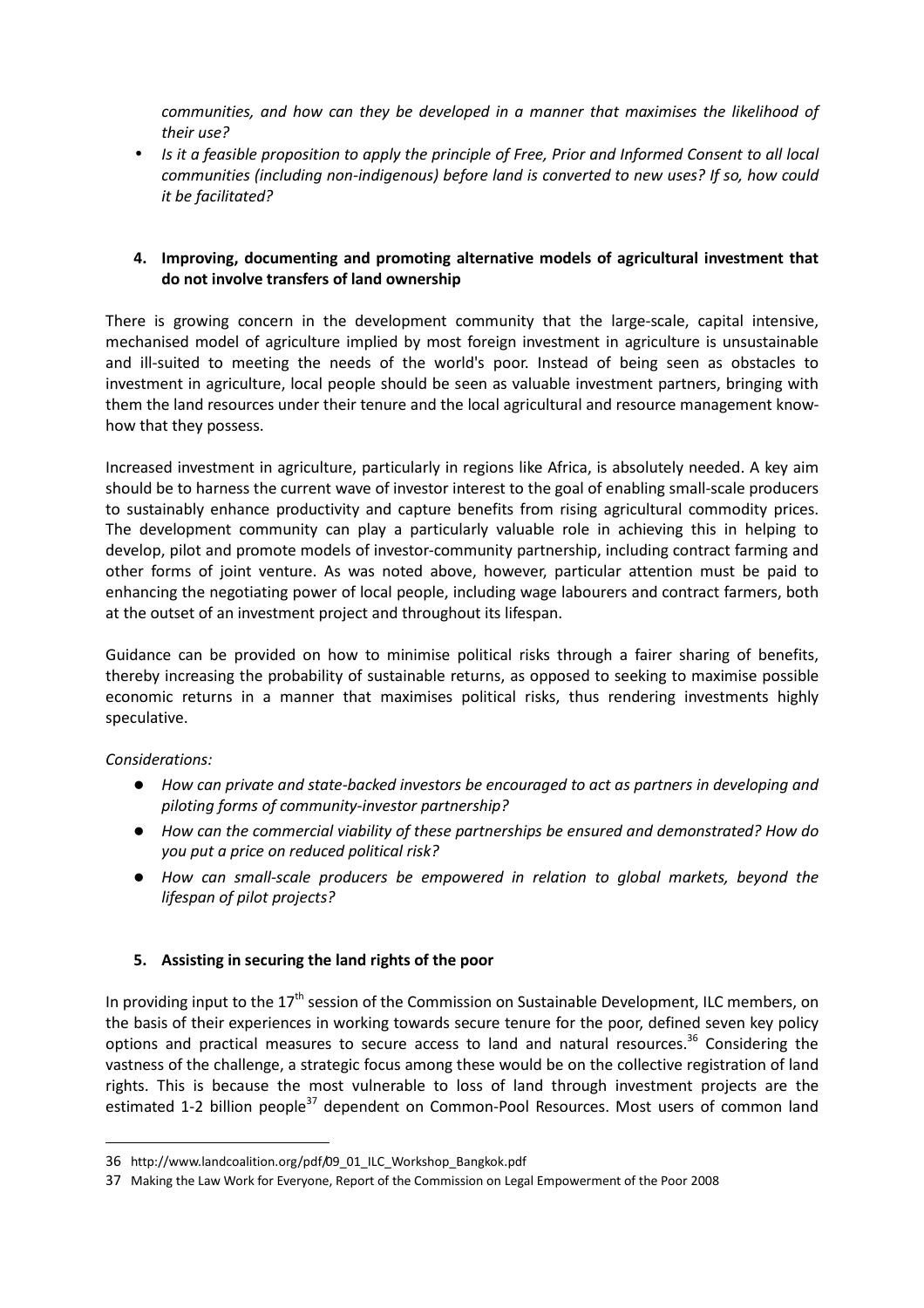are, in land law, tenants of the state and thus have little legal protection of their land rights. The lack of existing legal claims to much common-land means that it is often perceived by investors as available freely or cheaply through non-market mechanisms. Formal registration of land rights should be accompanied by empowerment processes to ensure that formal titling, combined with a poor understanding of legal issues, does not in fact enhance the vulnerability of poor land users.

Innovative, bottom-up approaches and low-cost methodologies for collective land registration have been developed and tested in countries such as Mozambique, Tanzania, and Philippines, whose legal systems are supportive of collective tenure rights. A challenge in rapid up-scaling of collective tenure rights is to meet the required urgency without compromising on the need for adequate participation and without thus risking the further marginalisation and dispossession of groups such as mobile resource users.

#### Considerations:

- How up-scalable are current approaches to low-cost collective land titling, particularly to countries whose land law may not explicitly support collective registration of land rights?
- How can intergovernmental and regional agencies, who advise and support governments on land law and its implementation, promote a rapid scaling up of tenure registration? What role can bilateral donors and civil society organisations play in this?
- How could initiatives for tenure registration of local land users be targeted strategically to the people and areas most vulnerable to dispossession?

#### 6. Building the capacity for collective action and negotiation of local land users

For community-investor partnerships to be successful in 'sharing benefits', small scale producers need to be well informed and organised in order to be able to negotiate successfully. In the context of agricultural supply chains, poor producers may be able to counter rent-seeking activity by other actors particularly through the formation of processing and marketing cooperatives. Within plantation systems, unionisation enhances opportunities for collective bargaining. The building of organisations of farmers, landless people and other interest groups is a vital step in enabling and strengthening collective action. There is nonetheless an urgent need for targeted capacity building for particular communities who face investor interest in land that they use. Preliminary experiences are, for example, emerging from an initiative by FAO, IFAD and other partners in Mozambique to strengthen community capacities for more equitable negotiations with investors.

#### Considerations:

- How can civil society organisations, especially trade unions, producer federations, indigenous people's organisations and social movements play a leading role in building the capacity of local stakeholders for collective action?
- How can intergovernmental agencies and donors provide targeted support to capacity building and promote the up-scaling of positive experiences?

#### Conclusion: Beyond the headline-grabbing 'land grabs'

A series of very large-scale land acquisitions in developing countries by capital-rich countries has caught the world's attention and focused interest on the land rights of the rural poor in a way that is unprecedented. But problems of insecure land rights, landlessness and disadvantaged smallholder agriculture are not limited to spectacular instances of agricultural FDI. These deals are not a cause but a symptom of the wider issue of increasing commercial pressures on land. Global trends are creating markets for land and land-related commodities that have the potential to generate massive rents.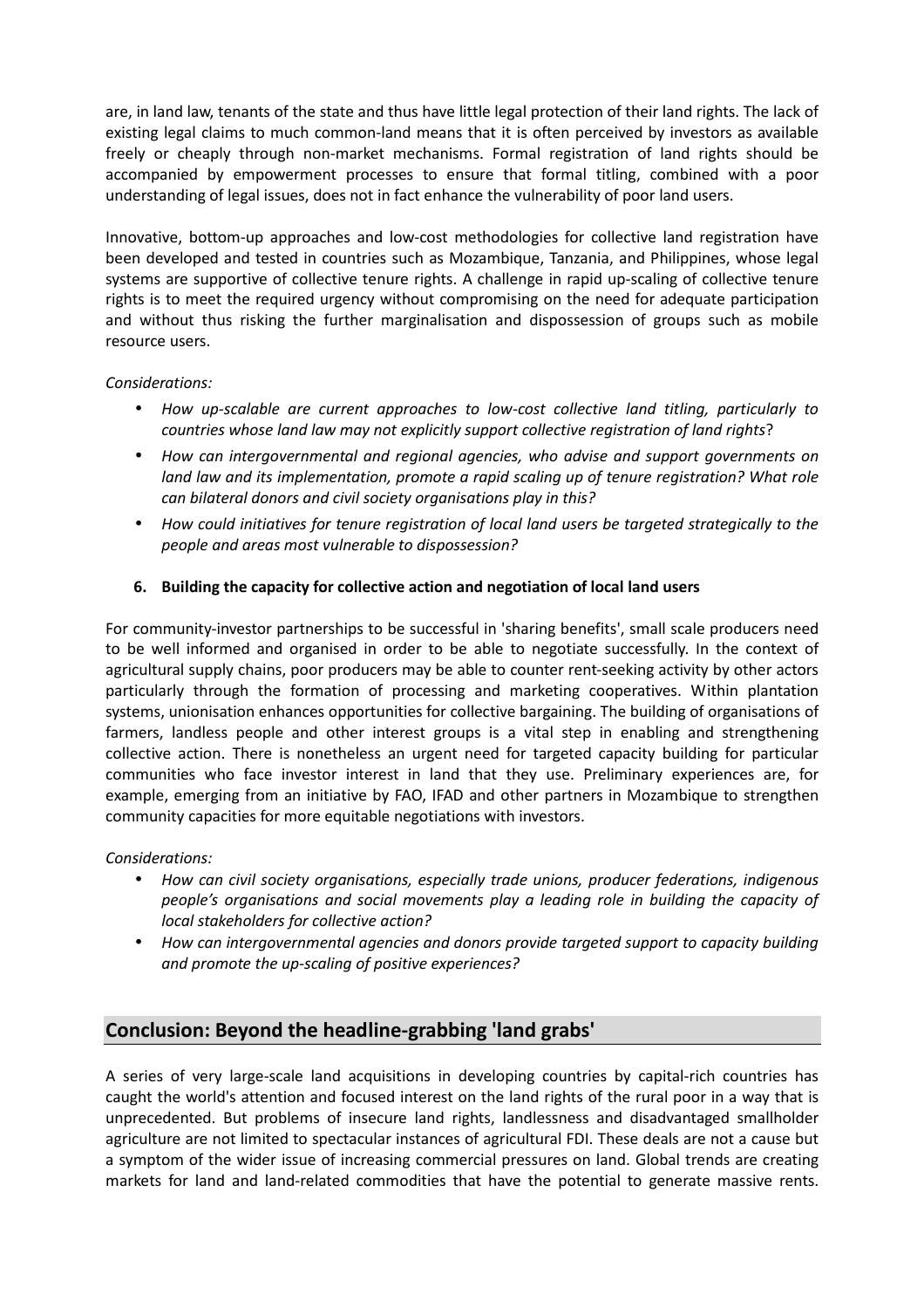Attention is needed to all the ways in which various actors can attempt to capture these rents, and to the more general problem of how these increasing commercial pressures can become an opportunity for the rural poor, and not just a driver of marginalisation, unsustainable resource use and social conflict.

Thus there is a need for coordinated action to develop, agree and enforce a global code of conduct governing transnational land acquisitions, but this should also draw our attention to wider issues of domestic investment in land, land concentration and smaller-scale 'land grabbing' that are driven by the same trends. The 'land grabbing' phenomena can be used as a springboard for coordinated efforts to scale up and advance efforts at land rights registration, particularly of collective rights, but this should go beyond the immediate contexts of high profile investment projects. Attention needs to be given to all the ways in which land resources are alienated from the poor, including through domestic land markets.

Agricultural investment projects may provide a unique opportunity to pilot models of agricultural production that provide win-win benefits to investors and smallholders, but it is also necessary not to loose sight of all the ways in which small-scale producers may be disadvantaged in competitions for land-based revenues and rents, including through monopsonistic outgrowing practices. The issues brought to light by large-scale land deals are illustrative of the need to build the capacity of poor land users for collective action and effective negotiation.

#### Authors

Michael Taylor, Programme Manager Global Land Policy and Africa Programmes m.taylor@landcoalition.org

Tim Bending, consultant t.bending@gmail.com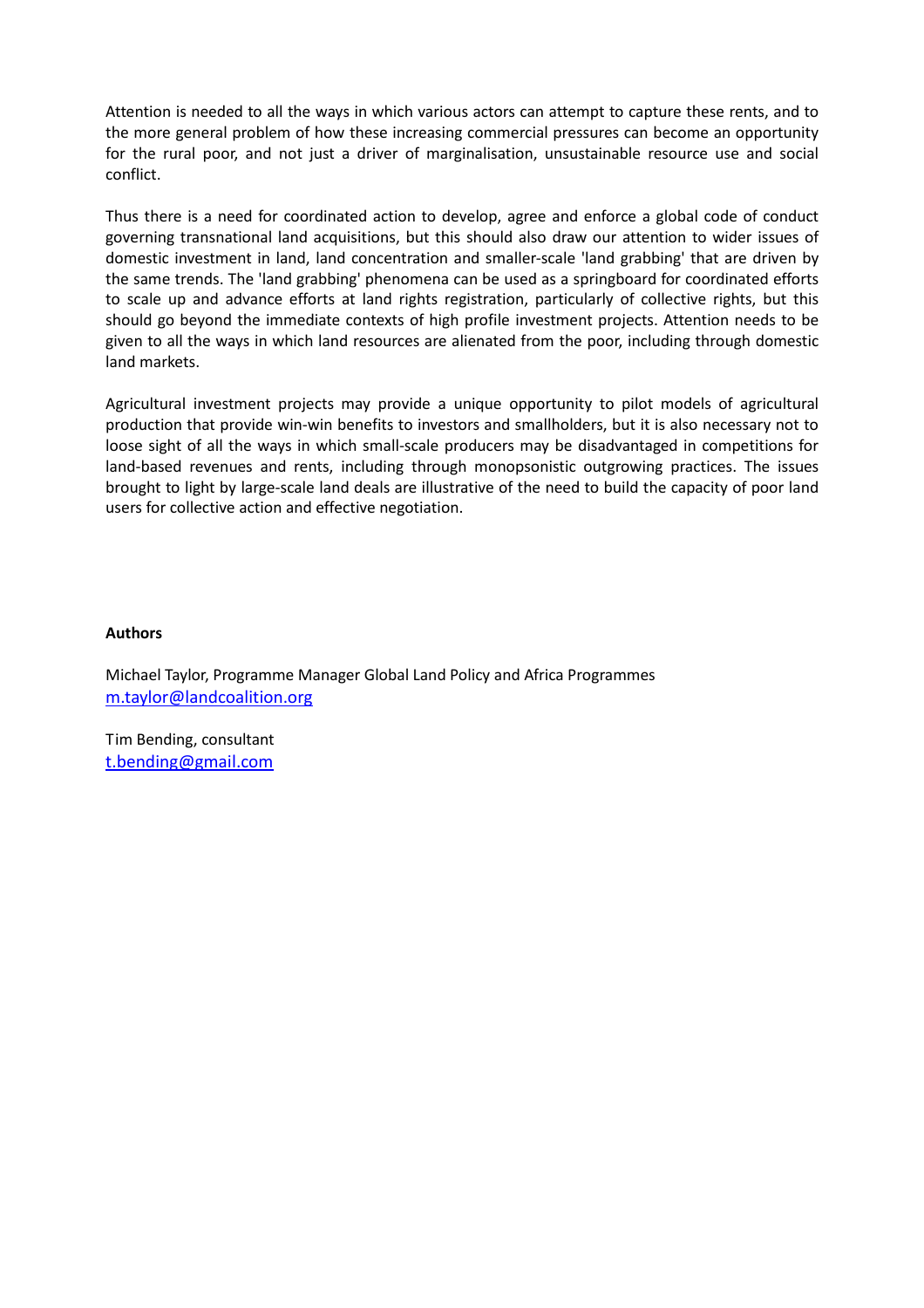### Annex One: Outcomes of stakeholder working group on commercial pressures on land, Utrecht, 9<sup>th</sup> July 2009

The discussion paper was prepared in advance of a seminar hosted by Oxfam-Novib, ILC and University of Groningen on  $8<sup>th</sup>$  July 2009 entitled **Commercial pressures on land: Rethinking** policies and practice for development. The outcomes of this conference are available at http://www.landcoalition.org/cpl-blog/?p=2561#more-2561. On 9th July, a working group convened to consider steps ahead in responding to increased commercial pressures on land. The outcomes of this working group are included here as an Annex to the discussion paper as a valuable record of priorities to be addressed, as defined by members of the working group.



## 'Looking Forward: what lies ahead in responding to increased global commercial pressures on land?' Summary of Stakeholder Working Group meeting, Utrecht, 9th July 2009

#### Background

Following the seminars organized by the Universities of Utrecht and Groningen, Oxfam-Novib and the International Land Coalition on  $7<sup>th</sup>$  and  $8<sup>th</sup>$  July on 'land grabbing' and 'commercial pressures on land', a smaller working group convened on the morning of 9th July to: consider what broad areas of response are needed to mitigate negative consequences and take advantage of opportunities of increased commercial demand for land; identify possibilities for improved collaboration between stakeholders in existing initiatives; and propose any new/additional areas for action to fill possible gaps. Various recommendations were made, focusing on actions that could be undertaken by stakeholders present; civil society, multilaterals and EU development agencies.

The working group was composed of 26 participants from civil society organizations in Africa, Asia, Latin America, Europe, as well as from IFAD, CTA and OECD within the multilateral system.

At the end of the meeting, the working group members met with the members of the EU land working group to share the outcomes of the meeting.

#### Summary of discussions

In general, participants noted that focusing narrowly on large-scale foreign investments for offshore food or agrofuel production ignores the reality that in many cases investors are domestic. This was particularly emphasised by participants from India. Moreover, the cumulative effect of the large number of small-scale land acquisitions or grabs is also a significant overall factor on the tenure security of small-scale users. It was therefore agreed that responses to commercial pressures on land should be framed within this wider understanding of the phenomenon.

There are clearly roles for all key stakeholders in developing an adequate response; including civil society (particularly social movements and producer organizations), multilateral organizations,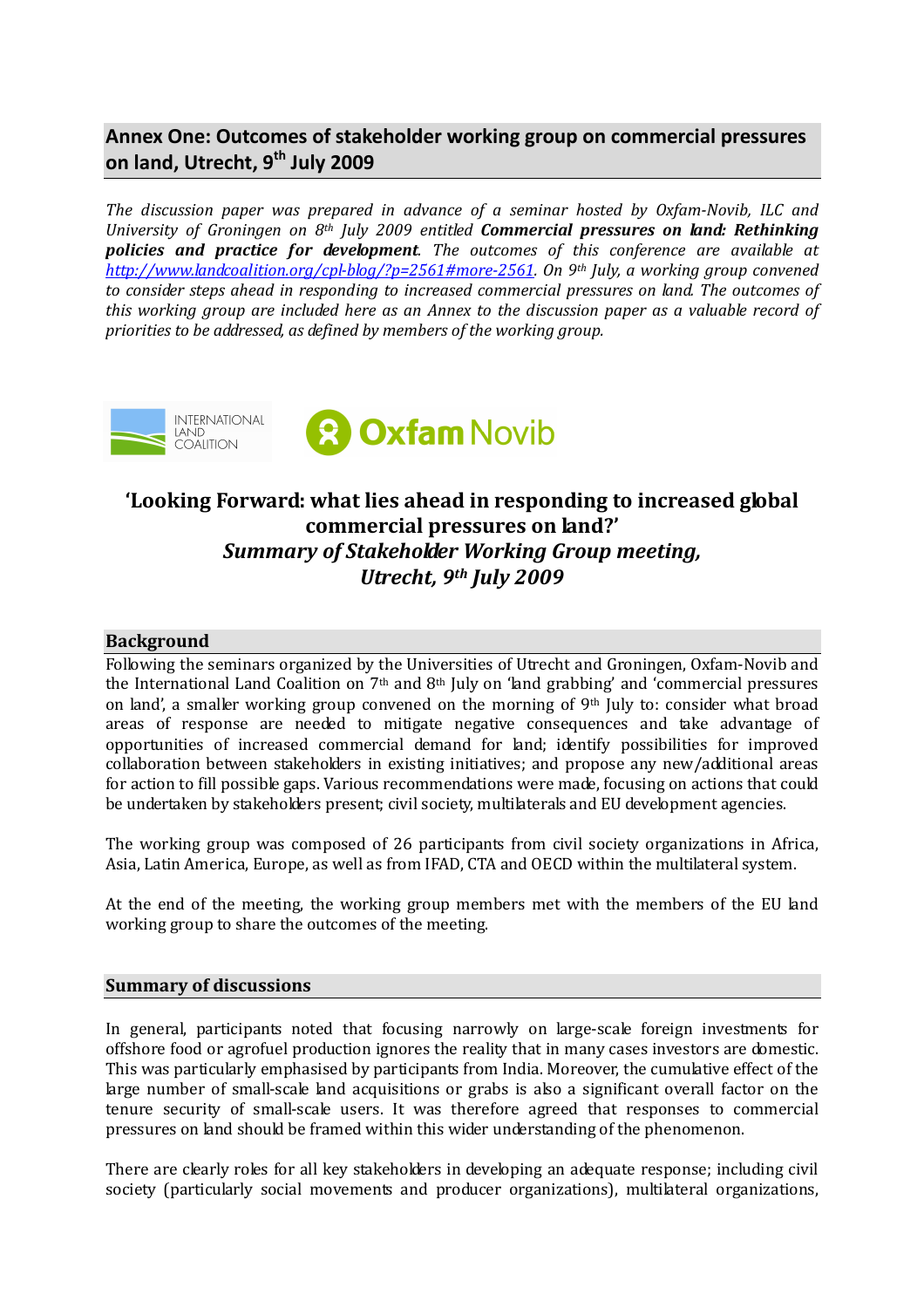governments and the private sector. Civil society organizations present noted that although a degree of suspicion exists between them and large multilaterals such as the World Bank, as well as with the private sector, they are committed to finding ways to work together productively in achieving solutions.

The following four areas were discussed specifically:

#### 1. Expanding the evidence base on commercial pressures on land

Participants welcomed the increased amount of research being undertaken on the trends and impacts of commercial pressures on land. It was agreed that there is an urgent need to expand the evidence base for understanding increased commercial pressures on land, its impacts and opportunities, and how to respond to these. It was noted that there are many perspectives on what such research should involve, and thus it is important that civil society stakeholders are able to contribute to research, thereby increasing its multi-vocality.

The following **recommendations** were made on research:

1.1 A mechanism should be developed that allows greater involvement of civil society in undertaking research on case studies on commercial pressures on land. In particular, gaps that should be focused on include perspectives from local, national and regional levels on evidence of impacts of investments and lessons of good investment practice. Important lessons could also be learnt from earlier experiences of investment in plantations. Funders, such as EU, can play a role in **making research funds available** both to widen the involvement of stakeholders in research and to promote dissemination of results.

Large research projects – particularly that of the World Bank, as the largest - should give opportunities for local civil society stakeholders to contribute to the shaping of the **research** where possible. Generally IGOs follow uniform research strategy, and participation of NGO/CSOs in the collection of evidence would add new and meaningful dimensions to the process. CSOs could also contribute by validating and commenting upon the outcomes in countries where the research takes place.

#### 2. A code of conduct on agricultural-based investments

It was noted that various discussions are currently ongoing on a possible code of conduct, for example those by the World Bank and the governments of Japan and Saudi Arabia. Little information is available as to how such a code might be developed, what its purpose may be, and what it may contain. Participants that had already been involved in the development of voluntary standards between civil society and the private sector, such as the Roundtables on Sustainable Palm Oil and Soya, noted that ensuring adequate participation is a challenge, and that it is a lengthy process.

It was also noted that a number of mechanisms already exist, particularly international human rights and environmental conventions, as well as investment treaties, which could be used to guide and even enforce good practice.

The following **recommendations** were made on a code of conduct:

• The 11 principles of the statement by the Special Rapporteur on the Right to Food provide a widely shared framework for responsible land-based investments, and should provide a starting point for any elaboration of a code of conduct or benchmark of best practice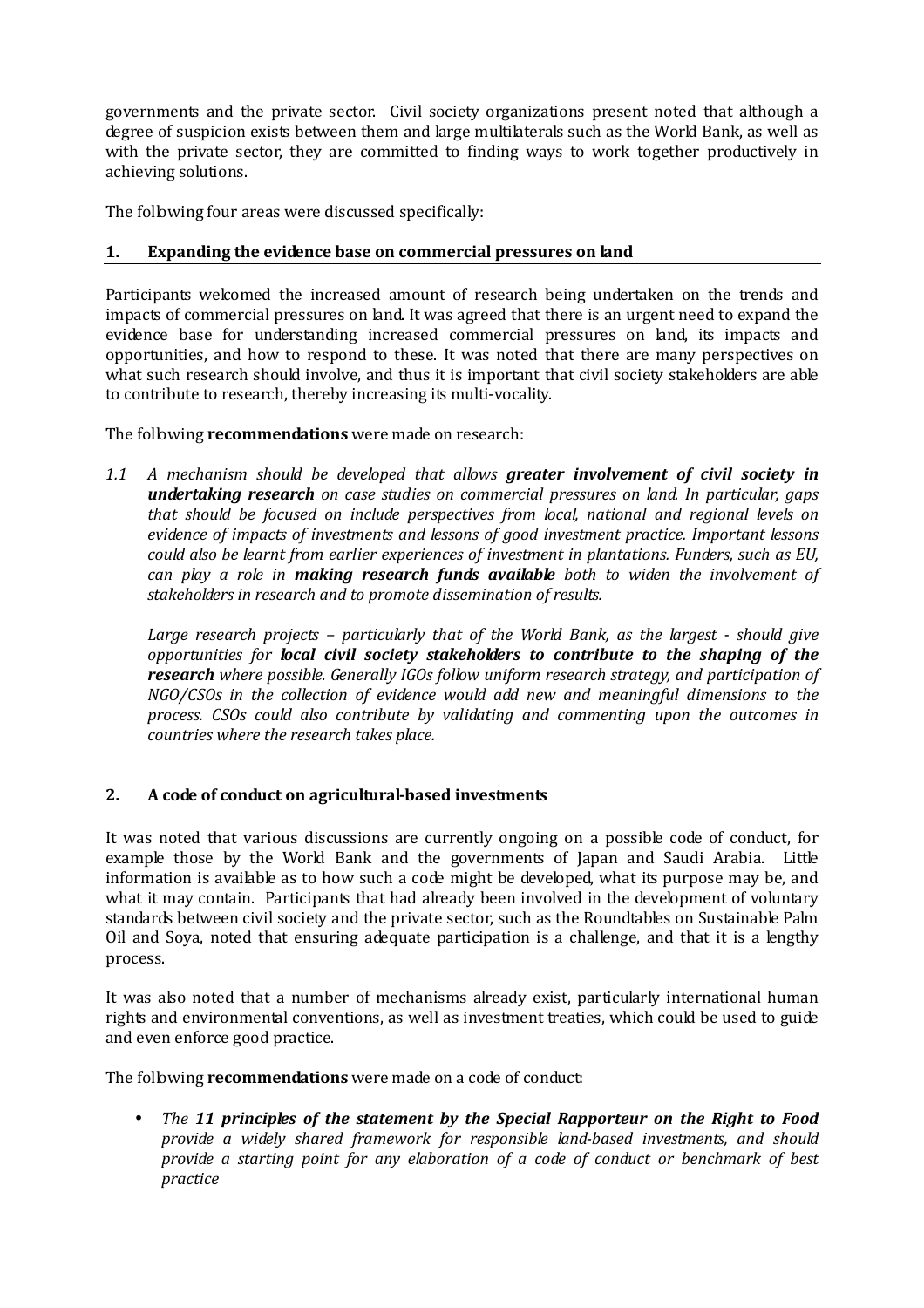- With uncertainty about a code of conduct and the role civil society may or may not play in it, and considering the urgency in addressing land acquisitions, a medium-term process is proposed for developing a civil society charter on land-based investments, particularly relating to the right to food. This would consolidate civil society positions and enable their voices to be better heard in considerations over a code of conduct or similar mechanism
- Regional or subregional negotiation on a code of conduct / charter should be encouraged (i.e the project of a West African, Land Charter leaded by the Economic Community of West African States)
- If a Code of Conduct is developed, attention should be given to reporting and appeal mechanisms in case of violations. This could be a Joint Body, where representatives of People's Organization are givenan equal position.
- EU development agencies can play a role in ensuring that existing guidelines on trade and investment are respected, including the EU Land PolicyAccountability should be exercised to ensure investors from the EU undertake adequate impact assessments of proposed projects, covering the right to food, and social, cultural and environmental aspects of the investment. The application of can play a role in this. The same is true of land-based investments funded by IFIs such as the World bank and IFAD, which are perceived in some cases to have gone against the priorities of local populations.

#### 3. Strengthening the land rights of the poor

It was agreed that foundational to enabling local land users to benefit from investment is the recognition of their land rights. It is therefore essential to upscale the registration of land rights – particularly for users of common property - in a manner that is efficient, cost-effective and appropriate to local tenure systems.

The following **recommendation** was made on strengthening the land rights of the poor:

- 3.1 Multilateral and bilateral development partners should work together with governments in countries where agricultural investment is taking place to **upscale the registration of land** rights of the poor. This should be strategically focused on:
	- Areas and people most vulnerable to dispossession
	- Collective rather than individual registration as a first step
	- Using innovative and cost-effective methodologies

#### 4. Building the capacity of local landusers

Building the capacity of local land users for collective action, so as to engage on a more equal level with investors in negotiating joint ventures and ensuring accountability for commitments undertaken by investors was noted as a key ingredient of success in achieving more equitable benefit-sharing. No specific recommendations were made on this point due to time shortage. Nonetheless, it was indicated that development partners should focus on supporting such capacity building, including learning lessons from where this is already being done, such as in Mozambique, and building the capacity of local land users in terms of taking effective part in local governance. It was also noted that support needs to be given to support communities to access justice where their loss of land is clearly a violation of their human rights. Finally, it was suggested that an emphasis should be put on the role of the civil society as a watch dog to ensure better degree of transparency in land related deals.